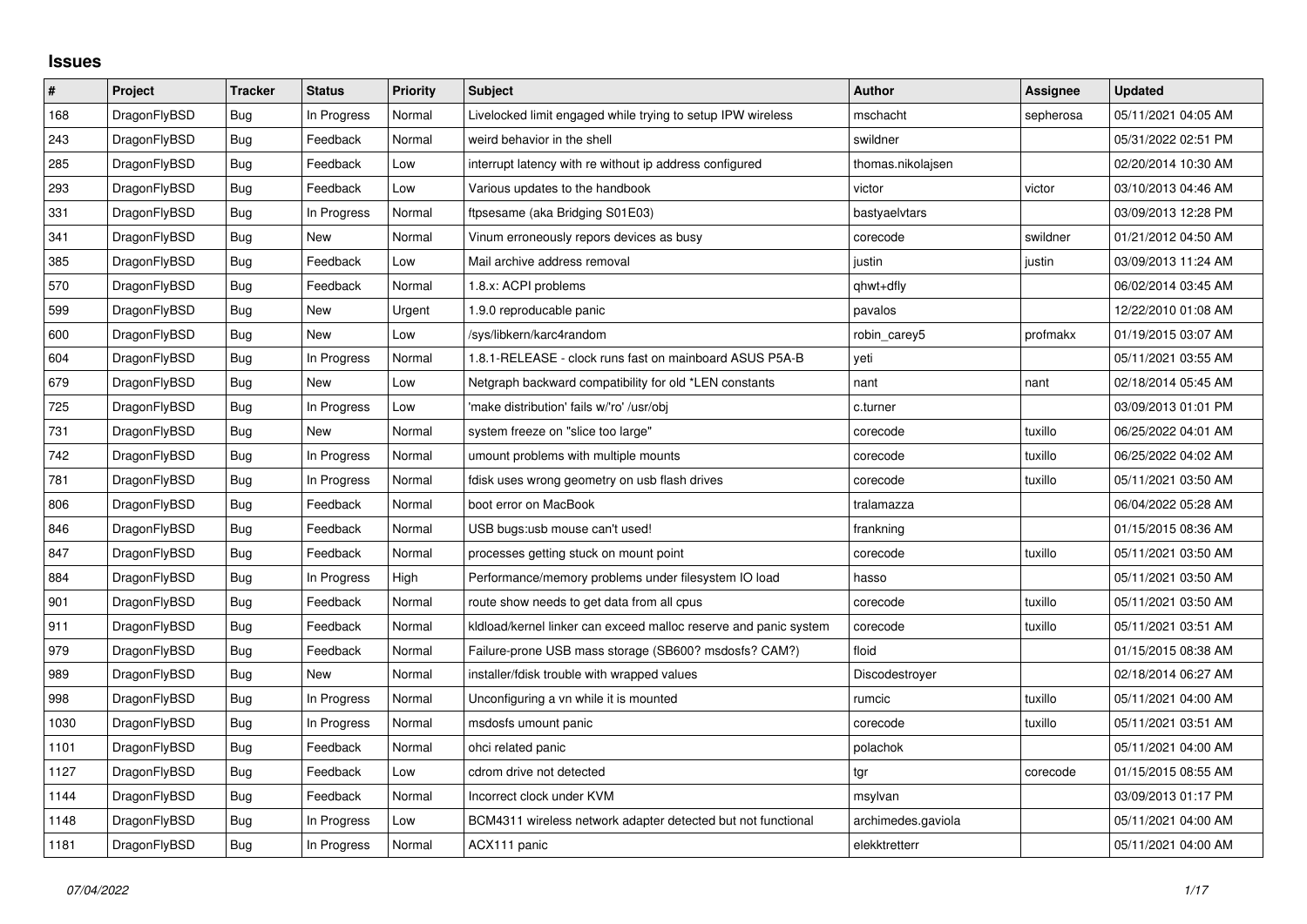| $\#$ | Project      | <b>Tracker</b> | <b>Status</b> | <b>Priority</b> | <b>Subject</b>                                                                                                                                            | Author         | Assignee | <b>Updated</b>      |
|------|--------------|----------------|---------------|-----------------|-----------------------------------------------------------------------------------------------------------------------------------------------------------|----------------|----------|---------------------|
| 1185 | DragonFlyBSD | Bug            | <b>New</b>    | High            | need a tool to merge changes into /etc                                                                                                                    | wa1ter         |          | 02/18/2014 06:02 AM |
| 1192 | DragonFlyBSD | Submit         | <b>New</b>    | Normal          | KKASSERTs in sys/kern/uipc_{msg,socket}.c are too strict                                                                                                  | rumcic         |          | 05/11/2021 04:07 AM |
| 1193 | DragonFlyBSD | <b>Bug</b>     | New           | Normal          | kernel doesn't recognize cdrom drive                                                                                                                      | nonsolosoft    |          | 01/25/2014 09:11 PM |
| 1194 | DragonFlyBSD | Bug            | New           | Normal          | SCSI errors while trying to copy photos from my camera                                                                                                    | elekktretterr  |          | 01/14/2015 04:39 PM |
| 1198 | DragonFlyBSD | <b>Bug</b>     | New           | High            | DDB loops panic in db_read_bytes                                                                                                                          | corecode       | tuxillo  | 05/11/2021 03:51 AM |
| 1218 | DragonFlyBSD | <b>Bug</b>     | In Progress   | Normal          | panic: assertion: $error == 0$ in hammer start transaction                                                                                                | rumcic         |          | 05/11/2021 04:00 AM |
| 1246 | DragonFlyBSD | <b>Bug</b>     | New           | Normal          | bad resolution (monitor desync) with livedvd                                                                                                              | Przem0l        |          | 02/18/2014 06:29 AM |
| 1249 | DragonFlyBSD | Bug            | Feedback      | Normal          | panic: ffs vfree: freeing free inode                                                                                                                      | rumcic         |          | 03/10/2013 05:13 AM |
| 1250 | DragonFlyBSD | Bug            | Feedback      | Normal          | Panic upon plugging an USB flash drive into the machine                                                                                                   | rumcic         |          | 03/10/2013 05:17 AM |
| 1282 | DragonFlyBSD | <b>Bug</b>     | Feedback      | Normal          | panic (trap 12) when booting SMP kernel on Atom 330 (dual core)                                                                                           | tomaz.borstnar |          | 05/11/2021 04:00 AM |
| 1287 | DragonFlyBSD | <b>Bug</b>     | Feedback      | Normal          | altg configuration doesn't work                                                                                                                           | corecode       | tuxillo  | 05/11/2021 03:51 AM |
| 1293 | DragonFlyBSD | Bug            | New           | Normal          | 2.2.1-REL Installer Request                                                                                                                               | mk             | tuxillo  | 05/11/2021 04:00 AM |
| 1302 | DragonFlyBSD | Bug            | In Progress   | Normal          | Checkpoint regression?                                                                                                                                    | sjg            | sjg      | 07/10/2013 05:22 PM |
| 1307 | DragonFlyBSD | Bug            | In Progress   | Normal          | hammer tid -2 shows unexpected result                                                                                                                     | corecode       |          | 10/18/2016 05:29 PM |
| 1313 | DragonFlyBSD | <b>Bug</b>     | New           | Low             | Signal code in kernel needs major overhaul (signal queues,<br>si code, si addr)                                                                           | hasso          |          | 05/11/2021 04:00 AM |
| 1330 | DragonFlyBSD | Bug            | Feedback      | Normal          | Hammer, usb disk, SYNCHRONIZE CACHE failure                                                                                                               | josepht        |          | 06/02/2014 04:56 AM |
| 1332 | DragonFlyBSD | Bug            | Feedback      | Normal          | DFBSD 2.2 - Booting usbcdrom/usbsticks on thinkpad hangs on<br>"BTX Halted"                                                                               | tuxillo        |          | 05/11/2021 04:00 AM |
| 1336 | DragonFlyBSD | Bug            | In Progress   | Normal          | Still looking for reports of missed directory entries w/ HAMMER                                                                                           | dillon         |          | 05/11/2021 04:00 AM |
| 1368 | DragonFlyBSD | Bug            | In Progress   | Normal          | suspend signal race?                                                                                                                                      | qhwt+dfly      |          | 05/11/2021 03:51 AM |
| 1387 | DragonFlyBSD | Bug            | Feedback      | Normal          | zero-size malloc and ps: kvm_getprocs: Bad address                                                                                                        | qhwt+dfly      |          | 05/11/2021 04:00 AM |
| 1390 | DragonFlyBSD | <b>Bug</b>     | In Progress   | Normal          | Use id_t type for {get,set}priority()                                                                                                                     | Anonymous      | tuxillo  | 07/05/2019 02:18 AM |
| 1397 | DragonFlyBSD | Bug            | Feedback      | Normal          | jobs -I output inconsistency when called from script                                                                                                      | Anonymous      | tuxillo  | 05/15/2022 05:07 AM |
| 1398 | DragonFlyBSD | Submit         | In Progress   | Normal          | hdestroy(3) restricts hash key to point to malloc'ed space                                                                                                | Anonymous      |          | 08/20/2021 04:06 PM |
| 1411 | DragonFlyBSD | Bug            | Feedback      | Normal          | Burning doesn't work with ahci(4)                                                                                                                         | hasso          | dillon   | 05/11/2021 04:00 AM |
| 1428 | DragonFlyBSD | <b>Bug</b>     | Feedback      | Low             | POSIX.1e implementation is too old                                                                                                                        | hasso          | tuxillo  | 05/11/2021 04:00 AM |
| 1429 | DragonFlyBSD | <b>Bug</b>     | Feedback      | Normal          | vkernel bug - "mfree: m->m_nextpkt != NULL"                                                                                                               | dillon         |          | 05/11/2021 04:00 AM |
| 1430 | DragonFlyBSD | Bug            | New           | Normal          | Buggy w(1)?                                                                                                                                               | hasso          | alexh    | 11/24/2010 08:09 AM |
| 1440 | DragonFlyBSD | Bug            | New           | Normal          | ptrace/gdb doesn't work after process blocks SIGTRAP                                                                                                      | corecode       | tuxillo  | 05/11/2021 03:52 AM |
| 1442 | DragonFlyBSD | <b>Bug</b>     | New           | Normal          | blocking SIGSEGV and triggering a segment violation produces an<br>all CPU consuming process                                                              | corecode       | tuxillo  | 05/11/2021 03:52 AM |
| 1448 | DragonFlyBSD | Bug            | Feedback      | Normal          | panic: assertion: _tp->tt_msg->tt_cpuid == mycpuid in<br>tcp_callout_active tcp_output tcp_usr_send netmsg_pru_send<br>netmsg_service tcpmsg_service_loop | dillon         |          | 05/11/2021 04:00 AM |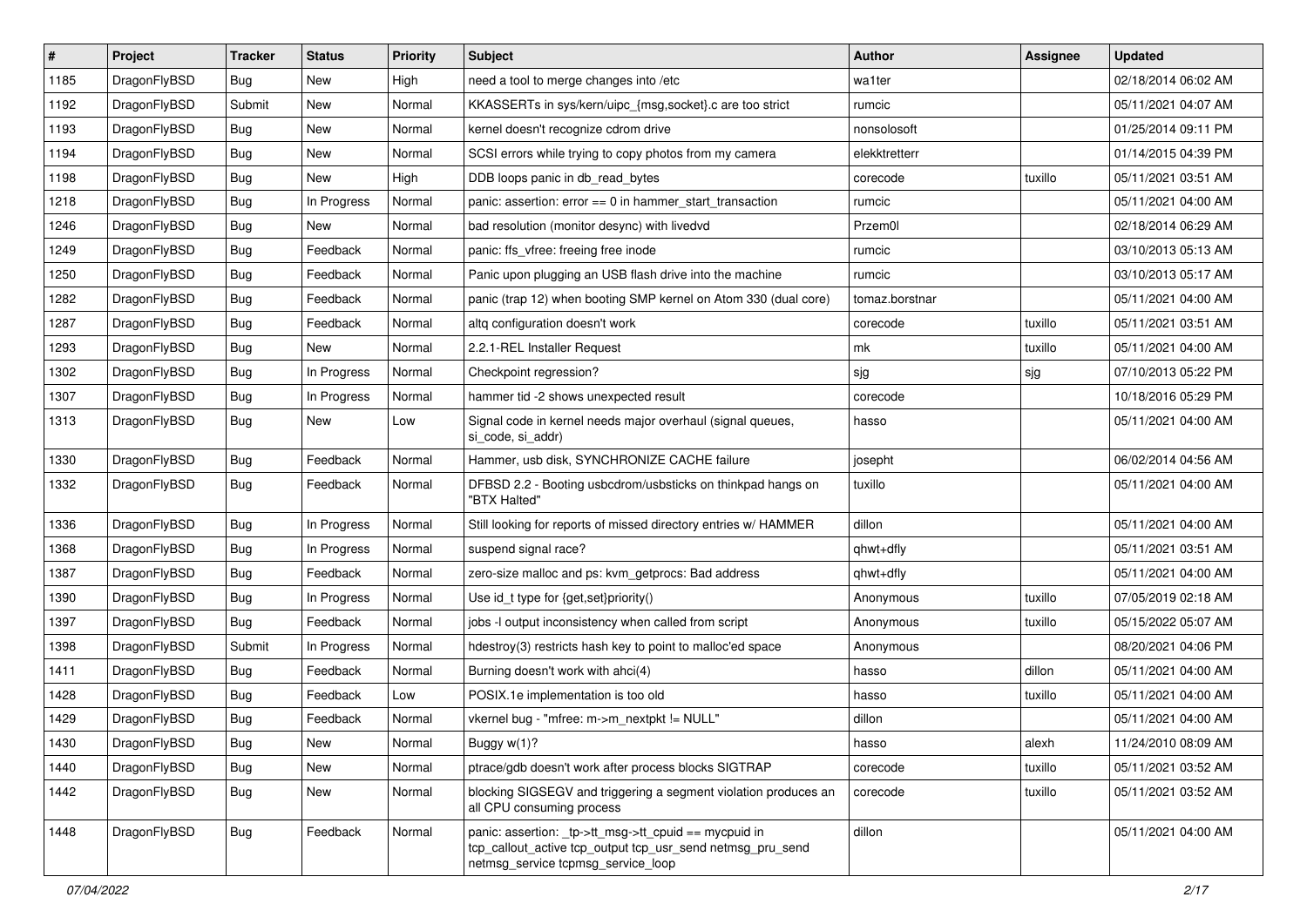| $\sharp$ | <b>Project</b> | <b>Tracker</b> | <b>Status</b> | <b>Priority</b> | <b>Subject</b>                                                                                  | <b>Author</b>  | <b>Assignee</b> | <b>Updated</b>      |
|----------|----------------|----------------|---------------|-----------------|-------------------------------------------------------------------------------------------------|----------------|-----------------|---------------------|
| 1454     | DragonFlyBSD   | <b>Bug</b>     | Feedback      | Normal          | Unable to boot from external USB DVD drive                                                      | elekktretterr  |                 | 05/11/2021 04:01 AM |
| 1456     | DragonFlyBSD   | <b>Bug</b>     | Feedback      | Normal          | Microsoft wireless desktop problems                                                             | elekktretterr  |                 | 01/15/2015 08:34 AM |
| 1463     | DragonFlyBSD   | <b>Bug</b>     | <b>New</b>    | Normal          | Mountroot before drives are initialized                                                         | elekktretterr  |                 | 12/07/2010 01:30 PM |
| 1469     | DragonFlyBSD   | <b>Bug</b>     | In Progress   | Normal          | Hammer history security concern                                                                 | corecode       | tuxillo         | 05/11/2021 03:52 AM |
| 1474     | DragonFlyBSD   | <b>Bug</b>     | <b>New</b>    | Normal          | ithread 1 unexpectedly rescheduled                                                              | corecode       | tuxillo         | 05/11/2021 03:52 AM |
| 1475     | DragonFlyBSD   | <b>Bug</b>     | In Progress   | Normal          | kernel blocks with low memory and syscons setting a high res mode<br>/ scrollback               | corecode       | tuxillo         | 05/11/2021 03:52 AM |
| 1481     | DragonFlyBSD   | <b>Bug</b>     | Feedback      | Normal          | panic: assertion: kva_p(buf) in soopt_from_kbuf (after ipfw pipe<br>show, 2.2.1-R)              | combiner       |                 | 05/11/2021 04:01 AM |
| 1486     | DragonFlyBSD   | <b>Bug</b>     | Feedback      | Normal          | Interrupt storm related to SATA DVD device                                                      | hasso          |                 | 05/11/2021 04:01 AM |
| 1489     | DragonFlyBSD   | <b>Bug</b>     | Feedback      | Normal          | panic: ufs dirbad: bad dir                                                                      | rumcic         |                 | 03/10/2013 04:34 AM |
| 1502     | DragonFlyBSD   | <b>Bug</b>     | In Progress   | Normal          | Lock while deleting files from nohistory HAMMER directories                                     | hasso          |                 | 03/10/2013 04:28 AM |
| 1521     | DragonFlyBSD   | <b>Bug</b>     | Feedback      | Normal          | amd64 2.4 livecd won't mount root at boot                                                       | bolapara       |                 | 01/28/2018 03:45 AM |
| 1525     | DragonFlyBSD   | <b>Bug</b>     | <b>New</b>    | Normal          | boehm-gc problems                                                                               | hasso          |                 | 10/13/2012 07:13 PM |
| 1528     | DragonFlyBSD   | <b>Bug</b>     | In Progress   | Normal          | ktrace does not show proper return values for pipe(2)                                           | corecode       | tuxillo         | 05/11/2021 03:52 AM |
| 1532     | DragonFlyBSD   | Bug            | <b>New</b>    | Low             | jemalloc doesn't work on DragonFly                                                              | hasso          | sjg             | 08/02/2011 01:14 AM |
| 1538     | DragonFlyBSD   | <b>Bug</b>     | <b>New</b>    | Low             | mountroot should probe file systems                                                             | corecode       | alexh           | 11/24/2010 06:35 PM |
| 1547     | DragonFlyBSD   | <b>Bug</b>     | In Progress   | Normal          | disklabel64 automatic sizing                                                                    | corecode       | tuxillo         | 05/11/2021 03:52 AM |
| 1556     | DragonFlyBSD   | <b>Bug</b>     | <b>New</b>    | Normal          | many processes stuck in "hmrrcm", system unusable                                               | corecode       | tuxillo         | 05/11/2021 03:52 AM |
| 1559     | DragonFlyBSD   | <b>Bug</b>     | <b>New</b>    | Normal          | kernel trap                                                                                     | phma           |                 | 11/27/2021 08:43 AM |
| 1560     | DragonFlyBSD   | <b>Bug</b>     | Feedback      | Normal          | Unable to modify partition table on ThinkPad T61p during install                                | rehsack        |                 | 01/15/2015 08:57 AM |
| 1563     | DragonFlyBSD   | Bug            | Feedback      | Normal          | reset(1) doesn't reset terminal to the defaults                                                 | hasso          |                 | 03/10/2013 04:17 AM |
| 1577     | DragonFlyBSD   | Bug            | Feedback      | Normal          | panic: assertion: leaf->base.obj_id == ip->obj_id in<br>hammer_ip_delete_range                  | qhwt+dfly      |                 | 05/11/2021 04:01 AM |
| 1579     | DragonFlyBSD   | <b>Bug</b>     | Feedback      | Normal          | dfly 2.4.1 does not like HP DL360G4p and Smart Array 6400 with<br><b>MSA20</b>                  | tomaz.borstnar | tuxillo         | 06/02/2014 02:44 PM |
| 1580     | DragonFlyBSD   | Bug            | Feedback      | Normal          | Panic (Fatal trap 12: page fault while in kernel mode) while playing<br>with pf and netif names | rumcic         |                 | 12/21/2018 01:21 AM |
| 1583     | DragonFlyBSD   | <b>Bug</b>     | In Progress   | Normal          | panic: assertion: cursor->trans->sync_lock_refs > 0 in<br>hammer_recover_cursor                 | corecode       | tuxillo         | 05/11/2021 03:53 AM |
| 1584     | DragonFlyBSD   | Bug            | In Progress   | Normal          | can't use ssh from jail: debug1: read_passphrase: can't open<br>/dev/tty: Device busy           | corecode       | tuxillo         | 05/11/2021 03:53 AM |
| 1587     | DragonFlyBSD   | <b>Bug</b>     | Feedback      | Normal          | can't gdb across fork                                                                           | corecode       | tuxillo         | 05/11/2021 03:54 AM |
| 1591     | DragonFlyBSD   | <b>Bug</b>     | Feedback      | Normal          | Lenovo X301 hangs with AHCI Driver CMD TIMEOUT<br>STS=d0 <bsy></bsy>                            | eocallaghan    |                 | 05/11/2021 04:05 AM |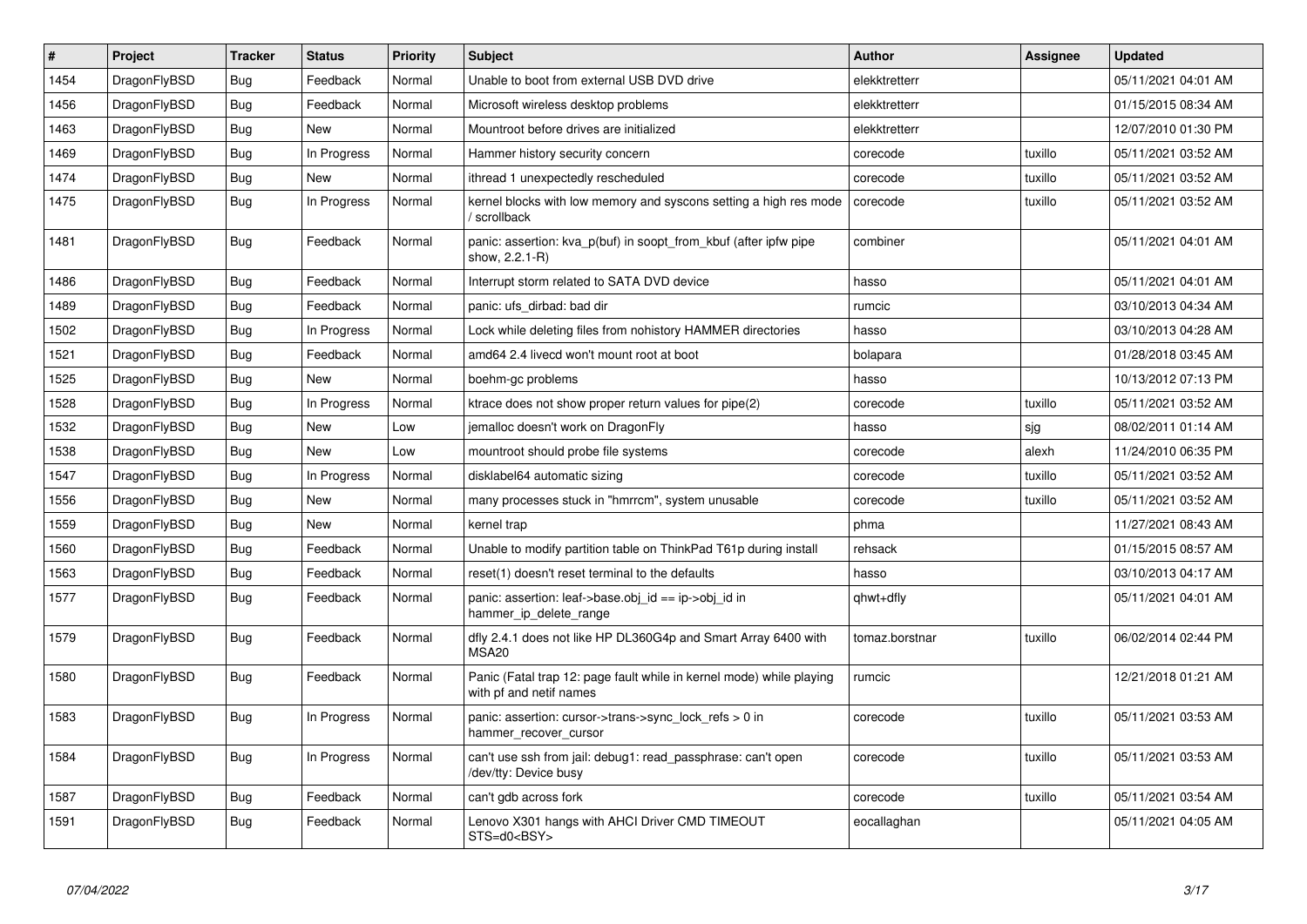| $\sharp$ | Project      | <b>Tracker</b> | <b>Status</b> | <b>Priority</b> | Subject                                                                                   | <b>Author</b>    | Assignee | <b>Updated</b>      |
|----------|--------------|----------------|---------------|-----------------|-------------------------------------------------------------------------------------------|------------------|----------|---------------------|
| 1592     | DragonFlyBSD | Bug            | Feedback      | Normal          | AcpiOSUnmapMemory: Warning, deallocation did not track<br>allocation.                     | eocallaghan      |          | 06/02/2014 07:45 AM |
| 1593     | DragonFlyBSD | Bug            | Feedback      | Normal          | panic: assertion: $ccb == ap > ap$ err $ccb$ in ahci put err $ccb$                        | ftigeot          | ftigeot  | 05/15/2022 05:09 AM |
| 1594     | DragonFlyBSD | <b>Bug</b>     | New           | Normal          | Kernel panic during boot from Live CD on Dell E6400                                       | bodie            |          | 05/11/2021 03:54 AM |
| 1613     | DragonFlyBSD | Bug            | Feedback      | Normal          | USB Keyboard not working on master                                                        | elekktretterr    |          | 05/11/2021 04:05 AM |
| 1618     | DragonFlyBSD | <b>Bug</b>     | Feedback      | Normal          | collision for 'struct pmap' when using RPC and <sys user.h=""></sys>                      | carenas          |          | 05/11/2021 04:05 AM |
| 1634     | DragonFlyBSD | <b>Bug</b>     | New           | Normal          | panic: spin_lock: 0xe4ad1320, indefinitive wait!                                          | elekktretterr    |          | 01/19/2015 03:21 AM |
| 1661     | DragonFlyBSD | Bug            | In Progress   | Normal          | panic on password entry mount smb filesystem                                              | vsrinivas        |          | 11/27/2021 08:29 AM |
| 1668     | DragonFlyBSD | Bug            | Feedback      | Normal          | Power button not working                                                                  | elekktretterr    |          | 03/10/2013 06:22 AM |
| 1669     | DragonFlyBSD | Bug            | In Progress   | Normal          | Drive wont open using button                                                              | elekktretterr    |          | 02/29/2012 12:05 PM |
| 1672     | DragonFlyBSD | Bug            | Feedback      | Normal          | panic (trap 12) around btree_search() in 2.4.1-RELEASE                                    | floid            |          | 01/19/2015 03:36 AM |
| 1695     | DragonFlyBSD | Bug            | New           | Normal          | NFS-related system breakdown                                                              | Anonymous        |          | 04/10/2014 12:35 AM |
| 1700     | DragonFlyBSD | Submit         | In Progress   | Normal          | skip boot2 menu on <enter></enter>                                                        | Johannes.Hofmann | tuxillo  | 05/15/2022 08:35 AM |
| 1714     | DragonFlyBSD | Bug            | New           | Low             | hwpmc                                                                                     | alexh            | swildner | 08/18/2012 02:03 PM |
| 1717     | DragonFlyBSD | Bug            | Feedback      | Normal          | HAMMER panic in hammer cursor down()                                                      | josepht1         |          | 05/11/2021 04:05 AM |
| 1718     | DragonFlyBSD | <b>Bug</b>     | Feedback      | Normal          | IDE disk drive not detected by x86_64 2.6.1 Live CD                                       | bcox             |          | 11/27/2021 08:25 AM |
| 1727     | DragonFlyBSD | <b>Bug</b>     | Feedback      | Normal          | CD boot panic (2.6.1) (usb?)                                                              | kiril            |          | 05/15/2022 05:10 AM |
| 1744     | DragonFlyBSD | Bug            | In Progress   | Normal          | HAMMER fsstress panic in hammer_setup_child_callback                                      | vsrinivas        |          | 05/11/2021 04:05 AM |
| 1745     | DragonFlyBSD | <b>Bug</b>     | Feedback      | Normal          | kmalloc panic                                                                             | josepht          |          | 05/11/2021 04:05 AM |
| 1749     | DragonFlyBSD | <b>Bug</b>     | In Progress   | Normal          | HAMMER fsstress panic in hammer_flush_inode_core<br>'ip->flush_state != HAMMER_FST_FLUSH' | vsrinivas        |          | 05/11/2021 04:06 AM |
| 1769     | DragonFlyBSD | Bug            | New           | Normal          | panic: assertion: _tp->tt_msg->tt_cpuid == mycpuid in<br>tcp callout active               | pavalos          | sjg      | 05/15/2022 11:07 AM |
| 1774     | DragonFlyBSD | <b>Bug</b>     | New           | Normal          | New IP header cleanup branch available for testing                                        | dillon           |          | 05/15/2022 10:59 AM |
| 1786     | DragonFlyBSD | Bug            | New           | Normal          | Calling NULL function pointer initiates panic loop                                        | sjg              |          | 10/11/2010 05:28 PM |
| 1818     | DragonFlyBSD | Bug            | <b>New</b>    | Normal          | panic: Bad tailg NEXT (kqueue issue ?)                                                    | ftigeot          |          | 05/15/2022 11:40 AM |
| 1819     | DragonFlyBSD | Bug            | In Progress   | Low             | truss - Major revamping task list                                                         | tuxillo          | tuxillo  | 11/27/2021 08:45 AM |
| 1824     | DragonFlyBSD | Bug            | Feedback      | Normal          | kernel panic, x86, 2.7.3.859.ge5104                                                       | akirchhoff135014 |          | 03/10/2013 07:49 AM |
| 1826     | DragonFlyBSD | Bug            | <b>New</b>    | Normal          | panic during boot: assertion so->so_port  in tcp_input                                    | ftigeot          |          | 05/15/2022 11:05 AM |
| 1831     | DragonFlyBSD | <b>Bug</b>     | Feedback      | High            | HAMMER "malloc limit exceeded" panic                                                      | eocallaghan      | dillon   | 06/04/2022 04:38 AM |
| 1836     | DragonFlyBSD | Bug            | <b>New</b>    | Normal          | Incorrect TCP checksum show up in tcpdump                                                 | robgar1          |          | 05/15/2022 11:22 AM |
| 1850     | DragonFlyBSD | Bug            | New           | Normal          | volume-add on hammer root fs panic                                                        | Johannes.Hofmann |          | 04/18/2019 04:27 AM |
| 1860     | DragonFlyBSD | Bug            | Feedback      | Normal          | Panic while creating UFS fs on vn(4) for initrd                                           | matthias         |          | 02/29/2012 07:16 AM |
| 1861     | DragonFlyBSD | <b>Bug</b>     | New           | Normal          | panic via kprintf (lockmgr called in a hard section)                                      | vsrinivas        |          | 10/11/2010 12:56 AM |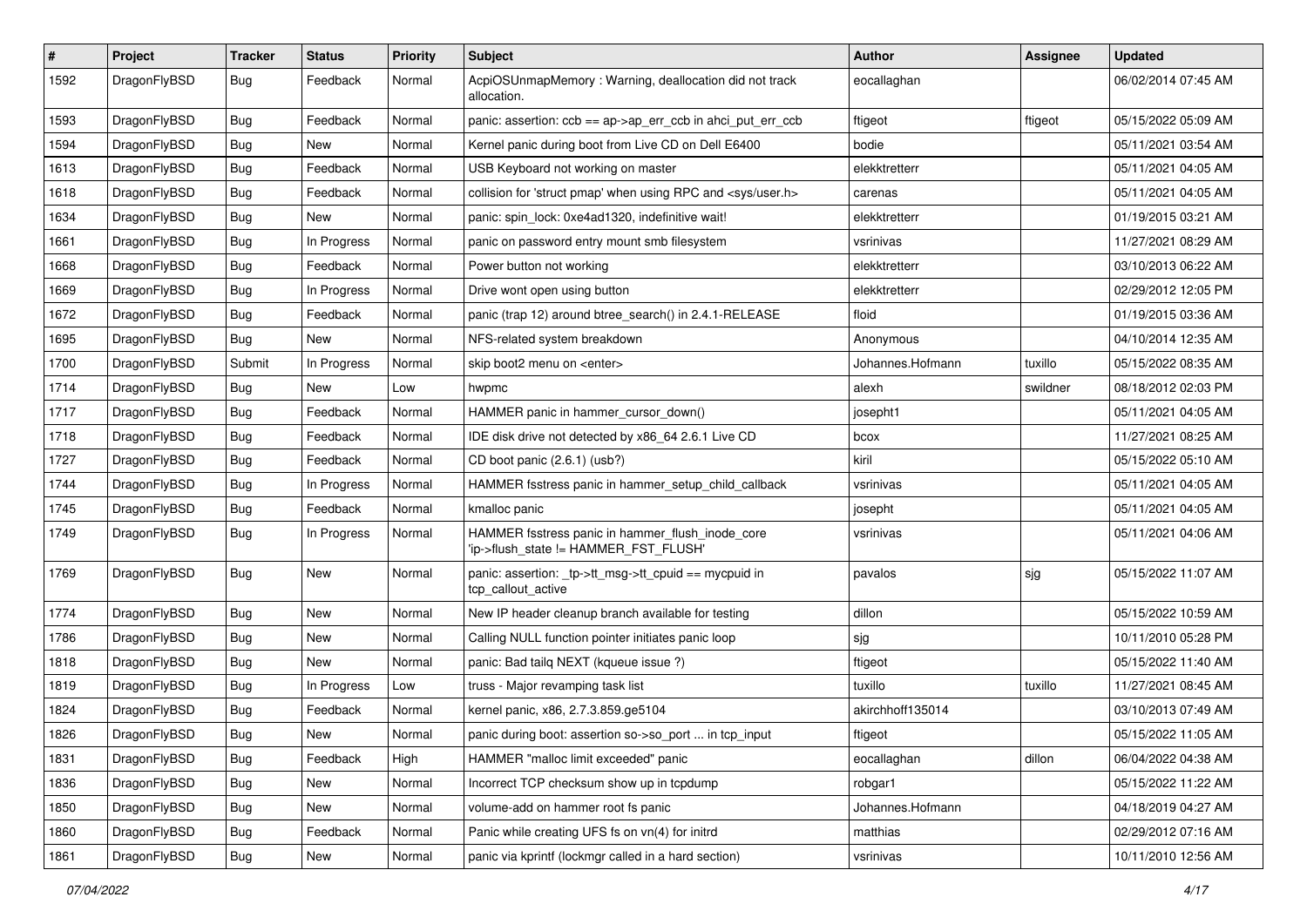| $\vert$ # | Project      | <b>Tracker</b> | <b>Status</b> | <b>Priority</b> | <b>Subject</b>                                                                                                                                                                                    | <b>Author</b>      | Assignee | <b>Updated</b>      |
|-----------|--------------|----------------|---------------|-----------------|---------------------------------------------------------------------------------------------------------------------------------------------------------------------------------------------------|--------------------|----------|---------------------|
| 1867      | DragonFlyBSD | Bug            | <b>New</b>    | Normal          | it(4) motherboard and fan problems                                                                                                                                                                | tuxillo            |          | 07/08/2011 10:48 AM |
| 1873      | DragonFlyBSD | <b>Bug</b>     | <b>New</b>    | Normal          | Panic upon usb mouse detach and reattaching                                                                                                                                                       | rumcic             |          | 02/01/2011 09:53 AM |
| 1874      | DragonFlyBSD | Bug            | <b>New</b>    | Normal          | mpd listening on all IPs, accepting only on one                                                                                                                                                   | rumcic             |          | 05/08/2011 01:01 PM |
| 1876      | DragonFlyBSD | Bug            | <b>New</b>    | Normal          | devfs in jail + logging out from console(ttyv1+) -> panic                                                                                                                                         | qhwt.dfly          | tuxillo  | 05/31/2022 03:24 PM |
| 1877      | DragonFlyBSD | <b>Bug</b>     | <b>New</b>    | Normal          | Freeze during 1st hammer cleanup after new install                                                                                                                                                | elekktretterr      |          | 05/15/2022 11:43 AM |
| 1882      | DragonFlyBSD | Bug            | <b>New</b>    | Low             | Idea for handling new USB vendor/device codes                                                                                                                                                     | bmk                |          | 10/20/2010 12:15 PM |
| 1884      | DragonFlyBSD | Bug            | <b>New</b>    | Normal          | System completely freezes while listening music (devbuf: malloc<br>limit exceeded)                                                                                                                | shamaz             |          | 01/24/2011 05:00 PM |
| 1899      | DragonFlyBSD | <b>Bug</b>     | <b>New</b>    | Normal          | Keyboard doesn't work                                                                                                                                                                             | fransm             |          | 05/15/2022 03:32 PM |
| 1907      | DragonFlyBSD | <b>Bug</b>     | <b>New</b>    | Normal          | Hammer crash in hammer_flusher_flush()                                                                                                                                                            | swildner           |          | 11/11/2010 05:07 AM |
| 1913      | DragonFlyBSD | Bug            | <b>New</b>    | Normal          | panic: assertion: ip->flush state != HAMMER FST FLUSH in<br>hammer_flush_inode_core                                                                                                               | swildner           |          | 11/20/2010 05:27 PM |
| 1916      | DragonFlyBSD | Bug            | <b>New</b>    | Normal          | Constant crashes on x86_64 with UFS                                                                                                                                                               | lentferj           |          | 11/21/2010 07:40 PM |
| 1917      | DragonFlyBSD | Bug            | <b>New</b>    | Normal          | panic: assertion: (RB_EMPTY(&ip->rec_tree) && (ip->flags &<br>HAMMER_INODE_XDIRTY) == 0)    (!RB_EMPTY(&ip->rec_tree)<br>&& (ip->flags & HAMMER_INODE_XDIRTY) != 0) in<br>hammer flush inode done | qhwt.dfly          |          | 11/24/2010 03:23 AM |
| 1920      | DragonFlyBSD | <b>Bug</b>     | <b>New</b>    | High            | system hangs                                                                                                                                                                                      | zhtw               |          | 11/22/2010 08:59 AM |
| 1921      | DragonFlyBSD | <b>Bug</b>     | In Progress   | Normal          | we miss mlockall                                                                                                                                                                                  | alexh              | tuxillo  | 06/18/2022 04:08 AM |
| 1923      | DragonFlyBSD | <b>Bug</b>     | <b>New</b>    | Normal          | Abysmal NFS performance with IPv6                                                                                                                                                                 | ftigeot            |          | 12/05/2010 09:34 PM |
| 1935      | DragonFlyBSD | <b>Bug</b>     | <b>New</b>    | Normal          | mouse does not work after switching between x and console                                                                                                                                         | shamaz             |          | 12/13/2010 10:06 AM |
| 1939      | DragonFlyBSD | <b>Bug</b>     | <b>New</b>    | Normal          | Panic on nightly build and stress test box                                                                                                                                                        | lentferj           |          | 12/18/2010 08:41 AM |
| 1941      | DragonFlyBSD | Bug            | <b>New</b>    | Normal          | wlan config crash                                                                                                                                                                                 | abandon.every.hope |          | 12/24/2010 07:54 PM |
| 1942      | DragonFlyBSD | <b>Bug</b>     | <b>New</b>    | Normal          | locking against myself in getcacheblk()?                                                                                                                                                          | qhwt.dfly          |          | 05/31/2022 02:15 PM |
| 1943      | DragonFlyBSD | Bug            | <b>New</b>    | Normal          | hammer assertion panic                                                                                                                                                                            | peter              |          | 12/27/2010 12:45 AM |
| 1944      | DragonFlyBSD | Bug            | <b>New</b>    | Normal          | panic: backing object 0xdea7b258 was somehow re-referenced<br>during collapse!                                                                                                                    | sepherosa          |          | 12/27/2010 02:06 AM |
| 1946      | DragonFlyBSD | Bug            | <b>New</b>    | Normal          | ieee80211 panic                                                                                                                                                                                   | pavalos            | josepht  | 01/27/2011 06:00 PM |
| 1947      | DragonFlyBSD | Bug            | <b>New</b>    | Low             | GA-880GM-UD2H (rev. 1.3) AHCI fails to detect disks at the end of<br>the RAID controller                                                                                                          | eocallaghan        |          | 11/27/2021 08:46 AM |
| 1949      | DragonFlyBSD | Bug            | New           | Normal          | iwn panic                                                                                                                                                                                         | pavalos            |          | 01/30/2011 03:21 AM |
| 1951      | DragonFlyBSD | <b>Bug</b>     | <b>New</b>    | Normal          | dma_timeouts at phyaddr on a good hdd                                                                                                                                                             | peur.neu           |          | 01/04/2011 07:12 AM |
| 1959      | DragonFlyBSD | Bug            | New           | Normal          | DFBSD v2.9.1.422.gc98f2 - Panic during boot - IPv6 and PF                                                                                                                                         | tuxillo            |          | 01/13/2011 03:37 AM |
| 1961      | DragonFlyBSD | <b>Bug</b>     | New           | Normal          | Can't create dump from DDB                                                                                                                                                                        | shamaz             |          | 01/29/2011 09:02 PM |
| 1964      | DragonFlyBSD | <b>Bug</b>     | New           | Normal          | iwn (panic assertion : wlan_assert_serialized)                                                                                                                                                    | sjmm.ptr           | josepht  | 02/01/2011 12:57 PM |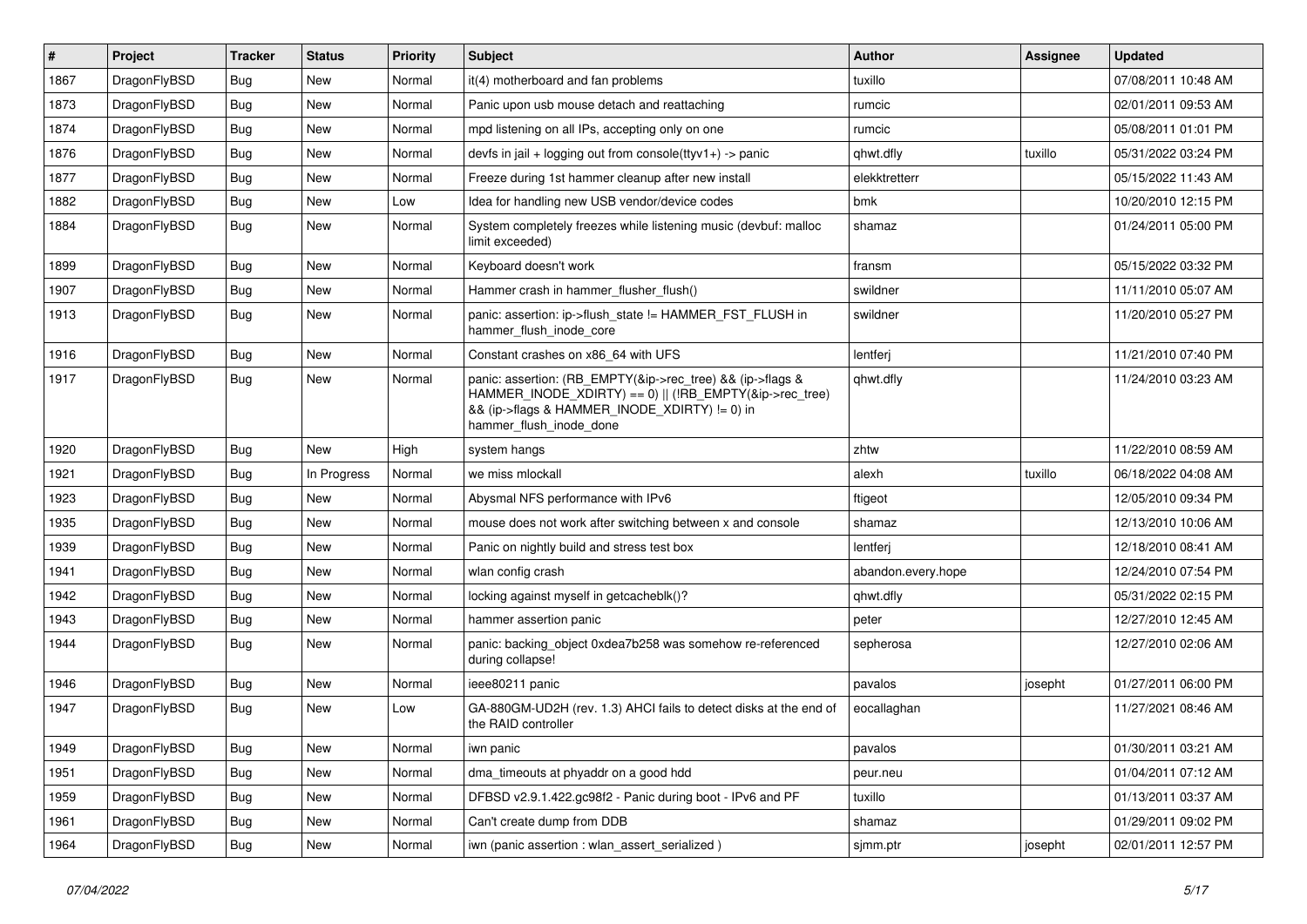| $\sharp$ | Project      | <b>Tracker</b> | <b>Status</b> | <b>Priority</b> | Subject                                                                                    | <b>Author</b>     | Assignee | <b>Updated</b>      |
|----------|--------------|----------------|---------------|-----------------|--------------------------------------------------------------------------------------------|-------------------|----------|---------------------|
| 1969     | DragonFlyBSD | <b>Bug</b>     | New           | Normal          | pf-related network problem                                                                 | pavalos           | lentferj | 02/01/2011 06:57 PM |
| 1975     | DragonFlyBSD | Bug            | New           | Normal          | Applications seg fault in select() and poll()                                              | rumcic            |          | 05/31/2022 02:58 PM |
| 1982     | DragonFlyBSD | <b>Bug</b>     | New           | Low             | There is no linuxulator on x86-64                                                          | herrgard          |          | 05/31/2022 02:25 PM |
| 1984     | DragonFlyBSD | <b>Bug</b>     | <b>New</b>    | Normal          | hammer mount fails after crash - HAMMER: FIFO record bad head<br>signature                 | thomas.nikolajsen |          | 03/08/2011 06:57 PM |
| 1990     | DragonFlyBSD | Bug            | New           | Normal          | /mnt too large to mount                                                                    | peur.neu          |          | 02/16/2011 11:24 PM |
| 2004     | DragonFlyBSD | <b>Bug</b>     | New           | Normal          | LWKT_WAIT_IPIQ panic                                                                       | steve             |          | 03/08/2011 05:46 PM |
| 2008     | DragonFlyBSD | <b>Bug</b>     | New           | Normal          | lwkt setcpu remote: td->td flags 00800621 console flood                                    | pavalos           |          | 03/06/2011 09:37 PM |
| 2013     | DragonFlyBSD | <b>Bug</b>     | In Progress   | Normal          | oversized DMA request loop                                                                 | josepht           |          | 05/11/2021 04:06 AM |
| 2020     | DragonFlyBSD | Bug            | <b>New</b>    | Low             | Port brcm80211 driver from Linux to DragonFly BSD                                          | studer            |          | 03/05/2011 10:54 PM |
| 2037     | DragonFlyBSD | <b>Bug</b>     | Feedback      | Normal          | Panic Bad link elm while building packages                                                 | ftigeot           | dillon   | 04/21/2011 07:20 AM |
| 2042     | DragonFlyBSD | <b>Bug</b>     | New           | Normal          | kernel panic, when run boot0cfg                                                            | sepherosa         |          | 05/31/2022 03:01 PM |
| 2045     | DragonFlyBSD | <b>Bug</b>     | New           | Normal          | ral(4): Fatal trap 12: page fault while in kernel mode (two panics)                        | herrgard          |          | 11/03/2011 05:34 PM |
| 2048     | DragonFlyBSD | <b>Bug</b>     | <b>New</b>    | Normal          | panic: ffs_sync: rofs mod                                                                  | pavalos           |          | 04/12/2011 05:45 AM |
| 2051     | DragonFlyBSD | Bug            | New           | Normal          | No ipv6 lan route entry created on 2.10                                                    | ftigeot           |          | 04/21/2011 10:37 AM |
| 2052     | DragonFlyBSD | <b>Bug</b>     | <b>New</b>    | Normal          | Kernel panic: CPU APIC ID out of range                                                     | Anonymous         |          | 05/02/2011 11:06 AM |
| 2055     | DragonFlyBSD | <b>Bug</b>     | New           | Normal          | $ssh + IPV6 + bridge \Rightarrow connection freezes$                                       | steve             |          | 04/24/2011 07:13 PM |
| 2061     | DragonFlyBSD | <b>Bug</b>     | <b>New</b>    | Normal          | USB keyboard boot panic                                                                    | sjg               |          | 05/04/2012 12:20 AM |
| 2067     | DragonFlyBSD | <b>Bug</b>     | New           | Normal          | sound/pcm: "play interrupt timeout, channel dead"                                          | matthiasr         |          | 05/11/2021 03:55 AM |
| 2071     | DragonFlyBSD | <b>Bug</b>     | New           | High            | Panic on assertion: (int)(flg->seq - seq) > 0 in hammer_flusher_flush<br>after inode error | vsrinivas         |          | 06/12/2011 07:59 AM |
| 2072     | DragonFlyBSD | Bug            | <b>New</b>    | Normal          | Fatal trap 12: stopped at lwkt_send_ipiq3                                                  | rumcic            |          | 05/17/2011 04:12 AM |
| 2075     | DragonFlyBSD | Bug            | New           | Normal          | pflogd on x86_64                                                                           | fanch             |          | 05/16/2011 04:04 PM |
| 2077     | DragonFlyBSD | <b>Bug</b>     | New           | Normal          | USB devices conflicting                                                                    | srussell          |          | 05/17/2011 05:12 PM |
| 2078     | DragonFlyBSD | <b>Bug</b>     | <b>New</b>    | Normal          | DFBSD i386 v2.11.0.201.g3ed2f - Panic during installworld into a<br>vn0 device             | tuxillo           |          | 05/19/2011 07:50 PM |
| 2080     | DragonFlyBSD | Bug            | New           | Normal          | panic: lockmgr thrd_sleep: called from interrupt, ipi, or hard code<br>section             | rumcic            |          | 05/30/2011 05:06 PM |
| 2081     | DragonFlyBSD | Bug            | Feedback      | Normal          | Panic on device "detach" / "failure"                                                       | vsrinivas         |          | 02/29/2012 07:11 AM |
| 2082     | DragonFlyBSD | <b>Bug</b>     | New           | Normal          | dfbsd 2.10.1 amd64 - mc port build error with 'bmake bin-install'                          | sun-doctor        |          | 05/25/2011 07:18 PM |
| 2084     | DragonFlyBSD | <b>Bug</b>     | <b>New</b>    | Normal          | DFBSD v2.11.0.242.g4d317 - panic: zone: entry not free                                     | tuxillo           |          | 07/03/2012 01:23 AM |
| 2085     | DragonFlyBSD | <b>Bug</b>     | New           | Normal          | panic: assertion: (m->flags & PG_MAPPED) == 0 in<br>vm_page_free_toq                       | vsrinivas         |          | 06/10/2011 07:48 AM |
| 2090     | DragonFlyBSD | Bug            | Feedback      | Normal          | snd_hda does not support headphone automute                                                | justin            |          | 03/29/2012 08:03 PM |
| 2092     | DragonFlyBSD | <b>Bug</b>     | New           | Normal          | Panic: Bad link elm 0x next->prev != elm                                                   | masterblaster     | dillon   | 12/04/2011 12:49 PM |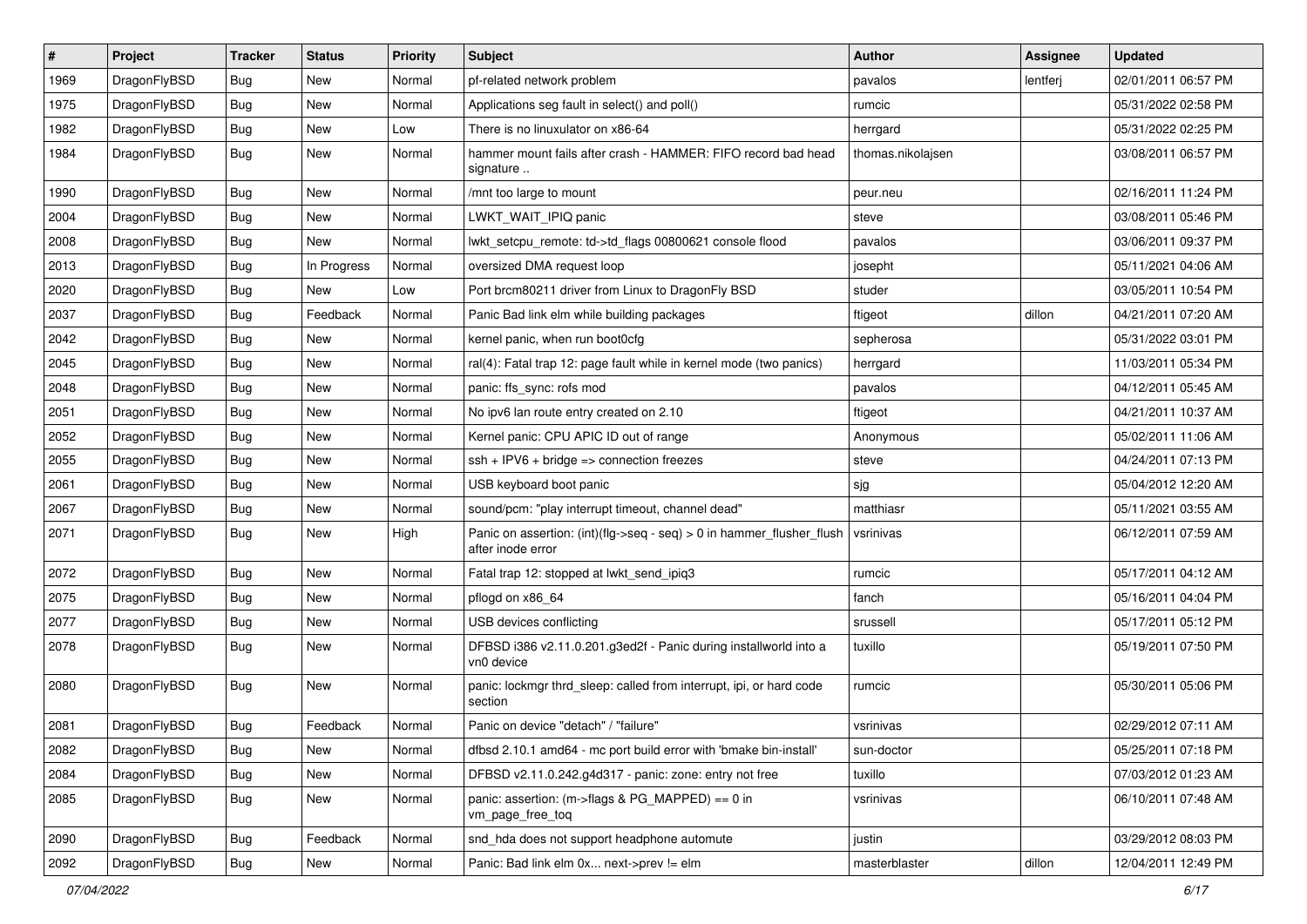| $\pmb{\#}$ | Project      | <b>Tracker</b> | <b>Status</b> | <b>Priority</b> | Subject                                                                                 | <b>Author</b> | Assignee  | <b>Updated</b>      |
|------------|--------------|----------------|---------------|-----------------|-----------------------------------------------------------------------------------------|---------------|-----------|---------------------|
| 2094       | DragonFlyBSD | Bug            | New           | Normal          | Segfault when gdb printing backtrace from core dump                                     | greenrd       |           | 06/25/2011 04:14 PM |
| 2095       | DragonFlyBSD | Bug            | <b>New</b>    | Low             | Running installer post-install: Unsupported DFUI transport "                            | greenrd       |           | 06/26/2011 09:20 AM |
| 2098       | DragonFlyBSD | Submit         | New           | Normal          | [PATCH] correct ath man page example<br>(/usr/src/share/man/man4/ath.4)                 | nobody        |           | 11/15/2011 12:27 AM |
| 2099       | DragonFlyBSD | Bug            | <b>New</b>    | Normal          | page fault panic in vm system                                                           | pavalos       |           | 07/10/2011 08:51 AM |
| 2100       | DragonFlyBSD | Bug            | Feedback      | Normal          | devfs related panic                                                                     | sepherosa     | alexh     | 07/10/2011 02:29 PM |
| 2104       | DragonFlyBSD | Bug            | <b>New</b>    | Normal          | network configuration seg. fault on install CD                                          | navratil      |           | 07/26/2011 07:55 AM |
| 2107       | DragonFlyBSD | Bug            | New           | Normal          | 2.10.1 sata dvd drive issue                                                             | ausppc        |           | 07/31/2011 08:41 PM |
| 2113       | DragonFlyBSD | Bug            | <b>New</b>    | Normal          | nmalloc threaded program fork leak                                                      | vsrinivas     | vsrinivas | 08/11/2011 07:25 PM |
| 2115       | DragonFlyBSD | Bug            | <b>New</b>    | Normal          | [msk] system freeze after receive some paquet                                           | bsdsx         |           | 08/22/2011 10:22 AM |
| 2117       | DragonFlyBSD | <b>Bug</b>     | <b>New</b>    | High            | ACPI and/or bce(4) problem with 2.11.0.673.g0d557 on HP DL380<br>G6                     | pauska        |           | 08/22/2011 10:15 AM |
| 2122       | DragonFlyBSD | Submit         | <b>New</b>    | Normal          | [Review] Fixes to the VFS layer                                                         | ftigeot       |           | 05/31/2022 03:25 PM |
| 2123       | DragonFlyBSD | Bug            | New           | Normal          | hammer is losing files                                                                  | schmir        |           | 08/30/2011 07:56 PM |
| 2124       | DragonFlyBSD | Bug            | <b>New</b>    | Normal          | getty repeating too quickly on port /dev/ttyv0                                          | sgeorge.ml    |           | 09/01/2011 04:28 AM |
| 2125       | DragonFlyBSD | Bug            | New           | Normal          | Weird garbage in dmesg                                                                  | herrgard      |           | 08/30/2011 08:04 PM |
| 2129       | DragonFlyBSD | Bug            | New           | Normal          | DFBSD v2.11.0.661.gf9438 i386 - panic: lockmgr thrd_sleep                               | tuxillo       |           | 09/05/2011 09:49 AM |
| 2136       | DragonFlyBSD | Bug            | <b>New</b>    | Normal          | socketpair() doesn't free file descriptors on copyout failure                           | vsrinivas     |           | 04/05/2013 09:13 AM |
| 2138       | DragonFlyBSD | <b>Bug</b>     | New           | Normal          | > 100% CPU usage                                                                        | robin.carey1  |           | 09/26/2011 12:20 PM |
| 2140       | DragonFlyBSD | Bug            | New           | High            | hammer_io_delallocate panic with 'duplicate entry' message                              | ttw           |           | 10/07/2011 12:22 PM |
| 2141       | DragonFlyBSD | <b>Bug</b>     | New           | Urgent          | loader and/or documentation broken                                                      | sjg           |           | 01/20/2012 10:51 AM |
| 2153       | DragonFlyBSD | Bug            | <b>New</b>    | Normal          | Too many unuseful warnings at boot                                                      | juanfra684    |           | 10/18/2011 10:16 PM |
| 2154       | DragonFlyBSD | Bug            | New           | Normal          | vkernel copyout() doesn't return EFAULT on error                                        | vsrinivas     |           | 10/20/2011 03:53 AM |
| 2158       | DragonFlyBSD | <b>Bug</b>     | New           | Normal          | iwn panics with assertion on boot.                                                      | eocallaghan   |           | 10/24/2011 04:13 PM |
| 2161       | DragonFlyBSD | Bug            | New           | Normal          | Outdated xorg.conf file gets installed into etc and screws up mouse                     | eocallaghan   |           | 10/27/2011 01:51 PM |
| 2164       | DragonFlyBSD | <b>Bug</b>     | <b>New</b>    | Normal          | panic on reboot from usb.                                                               | eocallaghan   |           | 10/27/2011 09:29 AM |
| 2166       | DragonFlyBSD | Bug            | New           | Normal          | DFBSD v2.13.0.109.g05b9d - Strange lockups                                              | tuxillo       |           | 10/29/2011 11:20 AM |
| 2167       | DragonFlyBSD | Bug            | New           | Normal          | shutdown/reboot fails after uptime msg                                                  | marino        |           | 11/28/2011 03:01 AM |
| 2171       | DragonFlyBSD | <b>Bug</b>     | New           | Normal          | DFBSD v2.13.0.151.gdc8442 - panic: assertion "(*ptep &<br>$(PG MANAGED PG V)) == PG V"$ | tuxillo       |           | 11/04/2011 05:06 PM |
| 2182       | DragonFlyBSD | Bug            | New           | Normal          | if msk PHY FIFO underrun/overflow                                                       | nonsolosoft   |           | 09/03/2012 06:39 AM |
| 2199       | DragonFlyBSD | <b>Bug</b>     | New           | Normal          | screen segfaults if utmpx isn't present                                                 | pavalos       |           | 11/15/2011 10:52 PM |
| 2210       | DragonFlyBSD | Bug            | New           | Normal          | Bugtracker cannot assign default project for new users                                  | ahuete.devel  |           | 11/17/2011 11:30 AM |
| 2224       | DragonFlyBSD | Bug            | New           | Normal          | v2.13.0.291.gaa7ec - Panic on fq while installing world                                 | tuxillo       |           | 11/18/2011 01:40 AM |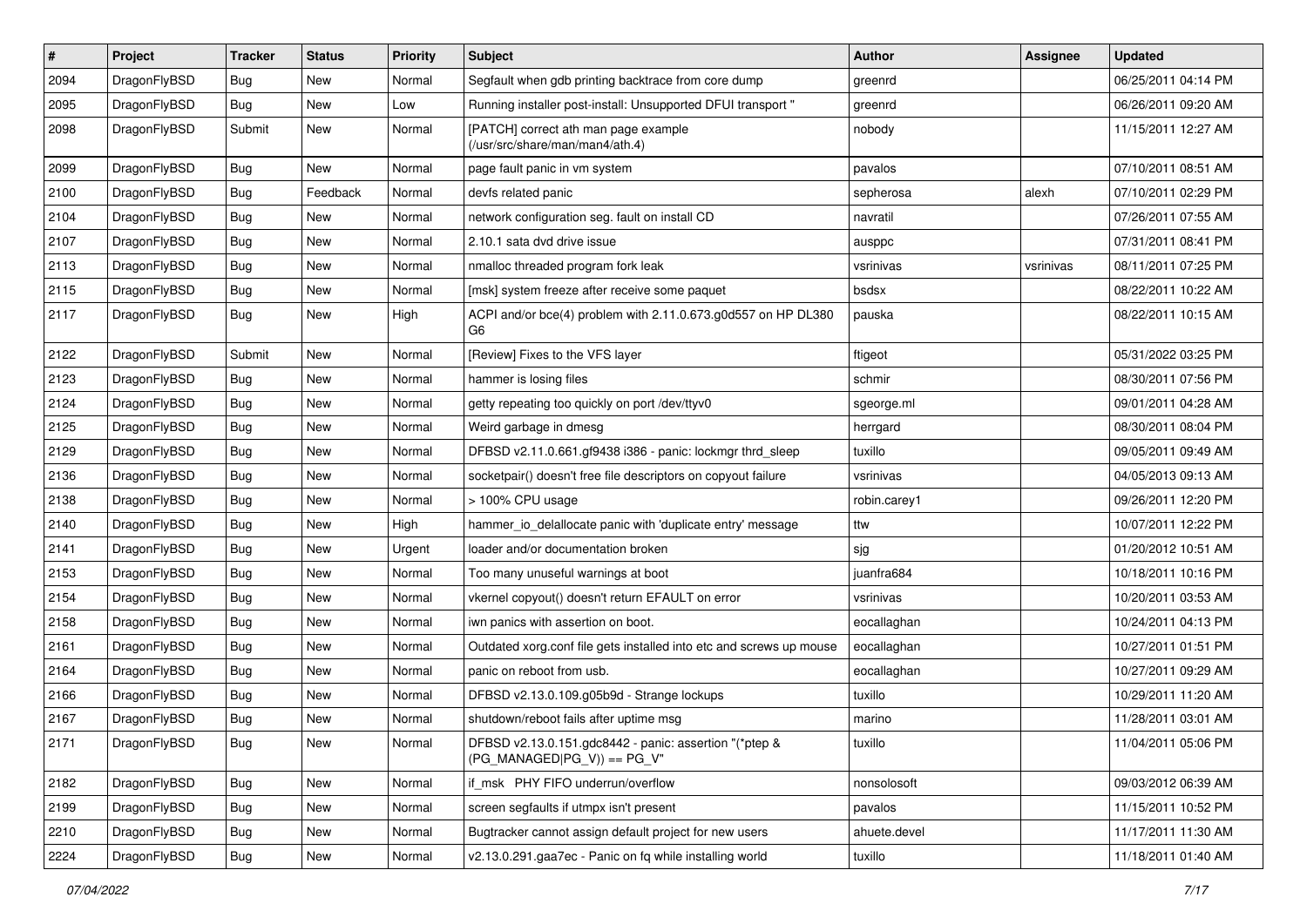| $\vert$ # | Project      | <b>Tracker</b> | <b>Status</b> | <b>Priority</b> | <b>Subject</b>                                                                                             | <b>Author</b>     | Assignee | Updated             |
|-----------|--------------|----------------|---------------|-----------------|------------------------------------------------------------------------------------------------------------|-------------------|----------|---------------------|
| 2245      | DragonFlyBSD | <b>Bug</b>     | <b>New</b>    | Normal          | panic: assertion "ref < &td->td toks end" failed in lwkt gettoken at<br>/usr/src/sys/kern/lwkt_token.c:588 | juanfra684        |          | 11/22/2011 07:41 PM |
| 2248      | DragonFlyBSD | <b>Bug</b>     | <b>New</b>    | Normal          | sysctl panic                                                                                               | pavalos           |          | 11/23/2011 06:23 PM |
| 2250      | DragonFlyBSD | <b>Bug</b>     | New           | Normal          | Kernel panic                                                                                               | adamk             |          | 11/23/2018 01:10 AM |
| 2252      | DragonFlyBSD | Bug            | <b>New</b>    | Low             | snd hda not useable if loaded via /boot/loader.conf                                                        | xbit              | swildner | 12/14/2011 12:23 AM |
| 2254      | DragonFlyBSD | <b>Bug</b>     | New           | Normal          | panic: assertion "ref < &td->td toks end" failed in lwkt gettoken at<br>/usr/src/sys/kern/lwkt_token.c:588 | eocallaghan       |          | 12/05/2011 10:21 PM |
| 2265      | DragonFlyBSD | <b>Bug</b>     | <b>New</b>    | Normal          | mbsrtowcs does not properly handle invalid mbstate_t in ps                                                 | c.turner1         | swildner | 01/10/2012 07:56 PM |
| 2282      | DragonFlyBSD | <b>Bug</b>     | In Progress   | Normal          | gdb segfaults with certain corefiles                                                                       | tuxillo           |          | 01/18/2012 04:40 PM |
| 2283      | DragonFlyBSD | <b>Bug</b>     | New           | Normal          | DFBSD DragonFly v2.13.0.957.g4f459 - pmap_release: page<br>should already be gone 0xc27120bc               | tuxillo           |          | 01/23/2012 03:03 AM |
| 2287      | DragonFlyBSD | Bug            | <b>New</b>    | Normal          | HAMMER(ROOT) Illegal UNDO TAIL signature at<br>300000001967c000                                            | y0n3t4n1          |          | 11/07/2018 01:22 AM |
| 2288      | DragonFlyBSD | <b>Bug</b>     | Feedback      | Normal          | Random IO performance loss introduced since January 1st                                                    | lentferi          |          | 01/23/2013 04:21 PM |
| 2292      | DragonFlyBSD | Bug            | New           | Normal          | re interface with jumbo frames (mtu larger than 1500) hangs after<br>some traffic                          | Anonymous         |          | 01/31/2012 12:11 AM |
| 2296      | DragonFlyBSD | <b>Bug</b>     | In Progress   | High            | panic: assertion "m->wire count > $0$ " failed                                                             | thomas.nikolajsen |          | 08/30/2012 06:09 AM |
| 2297      | DragonFlyBSD | <b>Bug</b>     | <b>New</b>    | Normal          | strange NFS (client) error messages / problems                                                             | Anonymous         |          | 02/19/2012 02:59 PM |
| 2306      | DragonFlyBSD | <b>Bug</b>     | New           | Normal          | a crash starts the kernel debugger in text mode, but just reboots in X                                     | phma              |          | 02/11/2012 08:02 PM |
| 2308      | DragonFlyBSD | <b>Bug</b>     | New           | Normal          | System freeze when unloading snd_hda                                                                       | jaydg             |          | 02/19/2012 07:15 AM |
| 2311      | DragonFlyBSD | Bug            | New           | Normal          | Xorg crash having something to do with drm                                                                 | phma              |          | 02/22/2012 09:59 AM |
| 2316      | DragonFlyBSD | <b>Bug</b>     | New           | Normal          | Ungraceful invalid password handling for adding a new user in the<br>installer                             | rune              |          | 04/27/2012 11:23 PM |
| 2319      | DragonFlyBSD | Bug            | <b>New</b>    | Normal          | crypt/passwd forward compat                                                                                | c.turner1         |          | 02/28/2012 12:39 PM |
| 2324      | DragonFlyBSD | <b>Bug</b>     | <b>New</b>    | Normal          | natacotrol support > 2TB not working even after the ftigeot patch                                          | zenny             |          | 03/03/2012 01:00 AM |
| 2329      | DragonFlyBSD | Bug            | <b>New</b>    | Normal          | ibm x3550 & acpi                                                                                           | ano               |          | 06/03/2014 11:37 AM |
| 2331      | DragonFlyBSD | <b>Bug</b>     | New           | Normal          | reading mouse mode from unopen file descriptor hangs mouse<br>driver                                       | phma              |          | 03/14/2012 09:43 AM |
| 2345      | DragonFlyBSD | <b>Bug</b>     | In Progress   | Normal          | DFBSD v3.1.0.457.gd679f - NFS panic on diskless station                                                    | tuxillo           |          | 04/07/2012 05:22 PM |
| 2347      | DragonFlyBSD | <b>Bug</b>     | Feedback      | High            | Hammer PFSes destroy does not give back full space allocated to<br><b>PFS</b>                              | sgeorge           |          | 07/19/2012 01:11 AM |
| 2351      | DragonFlyBSD | <b>Bug</b>     | In Progress   | Normal          | DFBSD v3.1.0.579.g44ccf - Stuck during startup, random freezes                                             | tuxillo           |          | 04/24/2012 08:21 AM |
| 2353      | DragonFlyBSD | Bug            | In Progress   | Normal          | panic: assertion "gd->gd spinlocks $wr == 0$ " failed in<br>bsd4 schedulerclock                            | jaydg             | alexh    | 11/28/2012 01:57 AM |
| 2358      | DragonFlyBSD | Bug            | In Progress   | Normal          | DFBSD v3.0.2.32.g928ca - panic: hammer: insufficient undo FIFO<br>space!                                   | tuxillo           | tuxillo  | 05/10/2021 02:50 AM |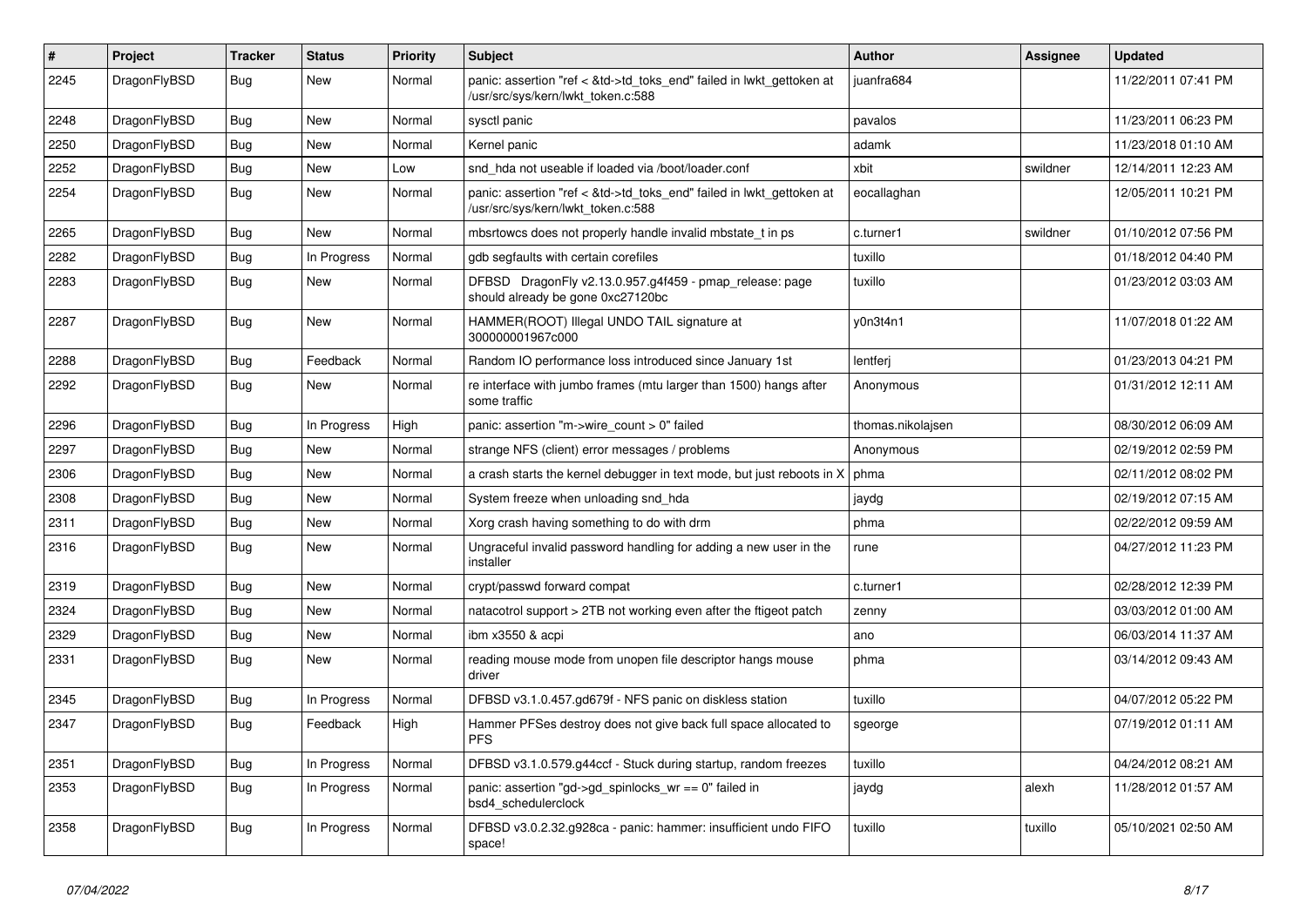| #    | Project      | <b>Tracker</b> | <b>Status</b> | <b>Priority</b> | Subject                                                                                    | <b>Author</b>     | Assignee  | <b>Updated</b>      |
|------|--------------|----------------|---------------|-----------------|--------------------------------------------------------------------------------------------|-------------------|-----------|---------------------|
| 2360 | DragonFlyBSD | Bug            | In Progress   | Normal          | Wishlist: virtio driver import                                                             | vsrinivas         |           | 06/04/2022 04:16 AM |
| 2369 | DragonFlyBSD | <b>Bug</b>     | <b>New</b>    | Normal          | panic: Bad link elm 0xffffffe07edf6068 next->prev != elm                                   | jaydg             |           | 08/15/2012 03:04 AM |
| 2370 | DragonFlyBSD | <b>Bug</b>     | New           | Normal          | panic: ffs valloc: dup alloc                                                               | marino            | vsrinivas | 02/01/2013 09:28 AM |
| 2371 | DragonFlyBSD | <b>Bug</b>     | New           | Normal          | Timezone problem with America/Sao_Paulo                                                    | raitech           |           | 05/17/2012 01:42 PM |
| 2387 | DragonFlyBSD | <b>Bug</b>     | <b>New</b>    | Normal          | hammer ignores -t during dedup                                                             | phma              |           | 06/17/2012 12:30 PM |
| 2389 | DragonFlyBSD | <b>Bug</b>     | <b>New</b>    | Normal          | computer crashed while listing processes                                                   | phma              |           | 06/18/2012 02:49 PM |
| 2391 | DragonFlyBSD | <b>Bug</b>     | In Progress   | Normal          | System lock with ahci and acpi enabled on ATI RS690 chipset with<br>SMB600 sata controller | jorisgio          | vadaszi   | 06/03/2015 03:51 PM |
| 2396 | DragonFlyBSD | <b>Bug</b>     | Feedback      | High            | Latest 3.1 development version core dumps while destroying master<br><b>PFS</b>            | sgeorge           |           | 01/23/2013 04:10 PM |
| 2403 | DragonFlyBSD | <b>Bug</b>     | <b>New</b>    | Low             | newfs - E doesn't handle /dev/serno device names properly                                  | ftigeot           |           | 08/17/2012 05:07 AM |
| 2412 | DragonFlyBSD | <b>Bug</b>     | <b>New</b>    | Normal          | wlan0 fails to get address via dhclient                                                    | nonsolosoft       |           | 08/30/2012 05:55 AM |
| 2414 | DragonFlyBSD | <b>Bug</b>     | In Progress   | Normal          | Lenovo S10 acpi freeze (not new)                                                           | davshao           |           | 05/11/2021 04:13 AM |
| 2416 | DragonFlyBSD | <b>Bug</b>     | <b>New</b>    | Normal          | ".' entry can be removed on mounted nfs filesystem                                         | ftigeot           | tuxillo   | 06/03/2014 04:40 AM |
| 2421 | DragonFlyBSD | <b>Bug</b>     | <b>New</b>    | High            | Kernel panic: vm fault: page 0xc0f70000 not busy!                                          | lentferj          |           | 10/03/2012 08:16 AM |
| 2423 | DragonFlyBSD | <b>Bug</b>     | New           | Urgent          | After multiple panics/locks, hitting KKASSERT in<br>hammer init cursor                     | rumcic            |           | 09/18/2012 02:28 AM |
| 2430 | DragonFlyBSD | Bug            | <b>New</b>    | Normal          | Alternate Password Hash method                                                             | robin.carey1      |           | 10/07/2012 06:28 AM |
| 2434 | DragonFlyBSD | Bug            | <b>New</b>    | Normal          | BTX Halted - Boot fails on USB/GUI                                                         | lucmv             |           | 10/17/2012 08:12 PM |
| 2436 | DragonFlyBSD | Bug            | New           | Normal          | panic: assertion "lp->lwp_qcpu == dd->cpuid" failed in<br>dfly_acquire_curproc             | thomas.nikolajsen |           | 01/23/2013 11:07 AM |
| 2438 | DragonFlyBSD | Submit         | Feedback      | Normal          | <b>TRIM</b> fixes                                                                          | Anonymous         | tuxillo   | 05/11/2021 03:45 AM |
| 2444 | DragonFlyBSD | Bug            | <b>New</b>    | Normal          | Crash during Hammer overnight cleanup                                                      | justin            |           | 11/04/2012 07:58 AM |
| 2453 | DragonFlyBSD | Bug            | New           | Normal          | panic: assertion "gd->gd spinlocks == $0$ " failed                                         | Johannes.Hofmann  |           | 11/12/2012 12:54 PM |
| 2459 | DragonFlyBSD | Bug            | Feedback      | Normal          | apic problems with HP Probook 4510s                                                        | thowe             |           | 11/27/2021 08:22 AM |
| 2473 | DragonFlyBSD | Bug            | <b>New</b>    | Normal          | Kernel crash when trying to up the wpi0 device (Dfly<br>v3.3.0.758.g47388-DEVELOPMENT)     | tomaz             |           | 02/24/2014 08:50 AM |
| 2489 | DragonFlyBSD | Bug            | <b>New</b>    | Normal          | nmalloc doesn't cache VA for allocations > 8KB                                             | vsrinivas         |           | 06/10/2014 05:51 AM |
| 2490 | DragonFlyBSD | Bug            | New           | Normal          | nmalloc should color addresses to avoid cache bank conflictsw                              | vsrinivas         |           | 06/10/2014 05:51 AM |
| 2493 | DragonFlyBSD | <b>Bug</b>     | New           | Normal          | vidcontrol: invalid video mode name                                                        | Svarov            |           | 01/24/2013 09:55 AM |
| 2495 | DragonFlyBSD | <b>Bug</b>     | New           | High            | DFBSD v3.3.0.960.g553fe7 - ocnt != 0" failed in<br>prop_object_release                     | tuxillo           |           | 05/31/2022 04:08 PM |
| 2496 | DragonFlyBSD | <b>Bug</b>     | New           | Normal          | NTFS malloc limit exceeded                                                                 | plasmob           | tuxillo   | 02/19/2013 08:47 AM |
| 2498 | DragonFlyBSD | <b>Bug</b>     | New           | Normal          | DFBSD v3.2.2-RELEASE - LIST_FIRST(&bp->b_dep) == NULL"<br>failed in vfs vmio release       | tuxillo           |           | 05/31/2022 04:09 PM |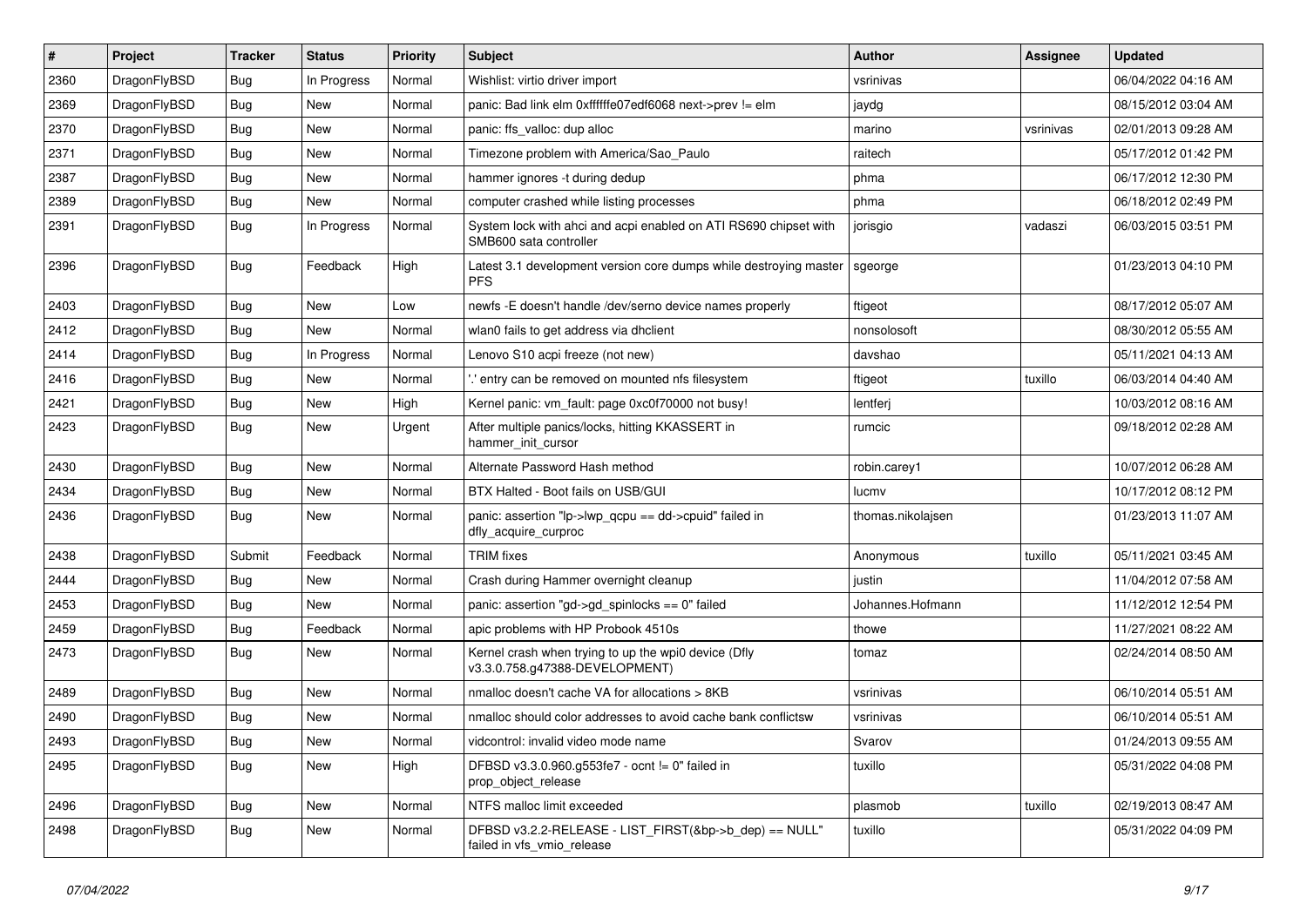| #    | Project      | <b>Tracker</b> | <b>Status</b> | <b>Priority</b> | <b>Subject</b>                                                                                                               | <b>Author</b>     | <b>Assignee</b> | <b>Updated</b>      |
|------|--------------|----------------|---------------|-----------------|------------------------------------------------------------------------------------------------------------------------------|-------------------|-----------------|---------------------|
| 2499 | DragonFlyBSD | <b>Bug</b>     | In Progress   | Urgent          | DRAGONFLY 3 2 lockd not responding correctly                                                                                 | Nerzhul           |                 | 01/22/2013 12:47 PM |
| 2509 | DragonFlyBSD | Bug            | <b>New</b>    | Normal          | Redefinition of DIRBLKSIZ in restore(8)                                                                                      | swildner          |                 | 06/04/2022 04:40 AM |
| 2520 | DragonFlyBSD | <b>Bug</b>     | New           | Normal          | panic: assertion "IS_SERIALIZED((ifp->if_serializer))" failed in<br>if_default_serialize_assert at /usr/src/sys/net/if.c:437 | ano               |                 | 03/09/2013 12:14 AM |
| 2526 | DragonFlyBSD | Bug            | <b>New</b>    | Normal          | hammer cleanup doesn't run on first day of DST                                                                               | pavalos           |                 | 10/18/2016 05:28 PM |
| 2529 | DragonFlyBSD | <b>Bug</b>     | <b>New</b>    | Low             | Sundance network adapter is not detected and attached                                                                        | kworr             |                 | 03/25/2013 02:29 AM |
| 2531 | DragonFlyBSD | <b>Bug</b>     | <b>New</b>    | Normal          | camcontrol fails to disable APM                                                                                              | m.lombardi85      |                 | 03/23/2013 12:28 PM |
| 2535 | DragonFlyBSD | <b>Bug</b>     | <b>New</b>    | Normal          | Imap processes apparentlt blocked on disk I/O                                                                                | ftigeot           |                 | 04/02/2013 09:31 AM |
| 2544 | DragonFlyBSD | Bug            | <b>New</b>    | Normal          | live DVD system boot (menu option 1) caused db> prompt on<br>PE1950                                                          | estrabd           |                 | 05/11/2021 03:54 AM |
| 2547 | DragonFlyBSD | <b>Bug</b>     | <b>New</b>    | High            | crashed while doing a dry run of pkg rolling-replace                                                                         | phma              |                 | 04/18/2013 10:40 PM |
| 2549 | DragonFlyBSD | Bug            | In Progress   | Normal          | netgraph7: Kernel page fault.                                                                                                | russiane39        | nant            | 05/10/2013 11:20 PM |
| 2552 | DragonFlyBSD | <b>Bug</b>     | <b>New</b>    | Low             | hammer recovery should indicate progress                                                                                     | phma              |                 | 05/03/2013 12:13 AM |
| 2556 | DragonFlyBSD | <b>Bug</b>     | Feedback      | Normal          | DragonFly v3.5.0.81.gd3479 - Process signal weirdness                                                                        | tuxillo           |                 | 12/17/2013 03:48 PM |
| 2557 | DragonFlyBSD | Bug            | New           | Normal          | stock 3.4.1 kernel halts during booting if dm and dm_target_crypt<br>are loaded and RAID controller is present               | phma              |                 | 05/12/2013 10:38 PM |
| 2565 | DragonFlyBSD | Bug            | <b>New</b>    | Normal          | "ifconfig ix0 up" panic                                                                                                      | Itpig402a         |                 | 06/03/2013 05:46 AM |
| 2568 | DragonFlyBSD | <b>Bug</b>     | <b>New</b>    | Normal          | AHCI panic                                                                                                                   | josepht           |                 | 06/07/2013 05:52 PM |
| 2569 | DragonFlyBSD | <b>Bug</b>     | <b>New</b>    | Normal          | ctime NFS                                                                                                                    | ferney            |                 | 08/11/2013 04:35 AM |
| 2577 | DragonFlyBSD | Bug            | <b>New</b>    | Normal          | virtio-blk iops performance is cpu limited on high end devices                                                               | gjs278            | vsrinivas       | 08/01/2013 02:28 PM |
| 2585 | DragonFlyBSD | Bug            | New           | Normal          | Dfly 3.4.3 on ESXi 5.1, HP Smart Array P410 passthrough<br>recognised, but not functioning                                   | yggdrasil         | swildner        | 05/09/2022 08:14 AM |
| 2586 | DragonFlyBSD | <b>Bug</b>     | <b>New</b>    | Normal          | pf: "modulate" state seems problematic                                                                                       | srussell          |                 | 09/25/2013 07:36 PM |
| 2587 | DragonFlyBSD | <b>Bug</b>     | <b>New</b>    | Normal          | SATA DVD writer not detected by DragonFly                                                                                    | srussell          |                 | 09/04/2020 08:55 AM |
| 2595 | DragonFlyBSD | Bug            | <b>New</b>    | Normal          | DragonFly 3.4.3 crashes on SUN Blade X6250 with Qlogic ISP 2432<br>FC card                                                   | Turvamies         |                 | 10/07/2013 11:53 AM |
| 2598 | DragonFlyBSD | Bug            | <b>New</b>    | Normal          | i386 via USB Booting                                                                                                         | mbzadegan         |                 | 10/21/2013 02:28 AM |
| 2604 | DragonFlyBSD | Bug            | <b>New</b>    | Normal          | dell laptop does not boot with LATEST                                                                                        | isenmann          |                 | 11/20/2013 02:07 AM |
| 2609 | DragonFlyBSD | <b>Bug</b>     | <b>New</b>    | Normal          | master: panic: assertion<br>"LWKT_TOKEN_HELD_ANY(vm_object_token(object))" failed in<br>swp_pager_lookup                     | thomas.nikolajsen |                 | 11/28/2013 11:36 AM |
| 2611 | DragonFlyBSD | <b>Bug</b>     | New           | Normal          | Change in IP address results in network not working                                                                          | phma              |                 | 12/05/2013 07:55 PM |
| 2617 | DragonFlyBSD | <b>Bug</b>     | Feedback      | Normal          | Possible issue with wireless mouse on 3.6 release                                                                            | FilippoMo         |                 | 01/14/2015 03:42 PM |
| 2618 | DragonFlyBSD | <b>Bug</b>     | New           | Normal          | mouse problem on RELEASE-3 6 0                                                                                               | FilippoMo         |                 | 12/20/2013 03:26 AM |
| 2619 | DragonFlyBSD | <b>Bug</b>     | New           | Normal          | DragonFly 3.6 can't be installed on a 6TB volume                                                                             | ftigeot           |                 | 02/23/2014 11:55 PM |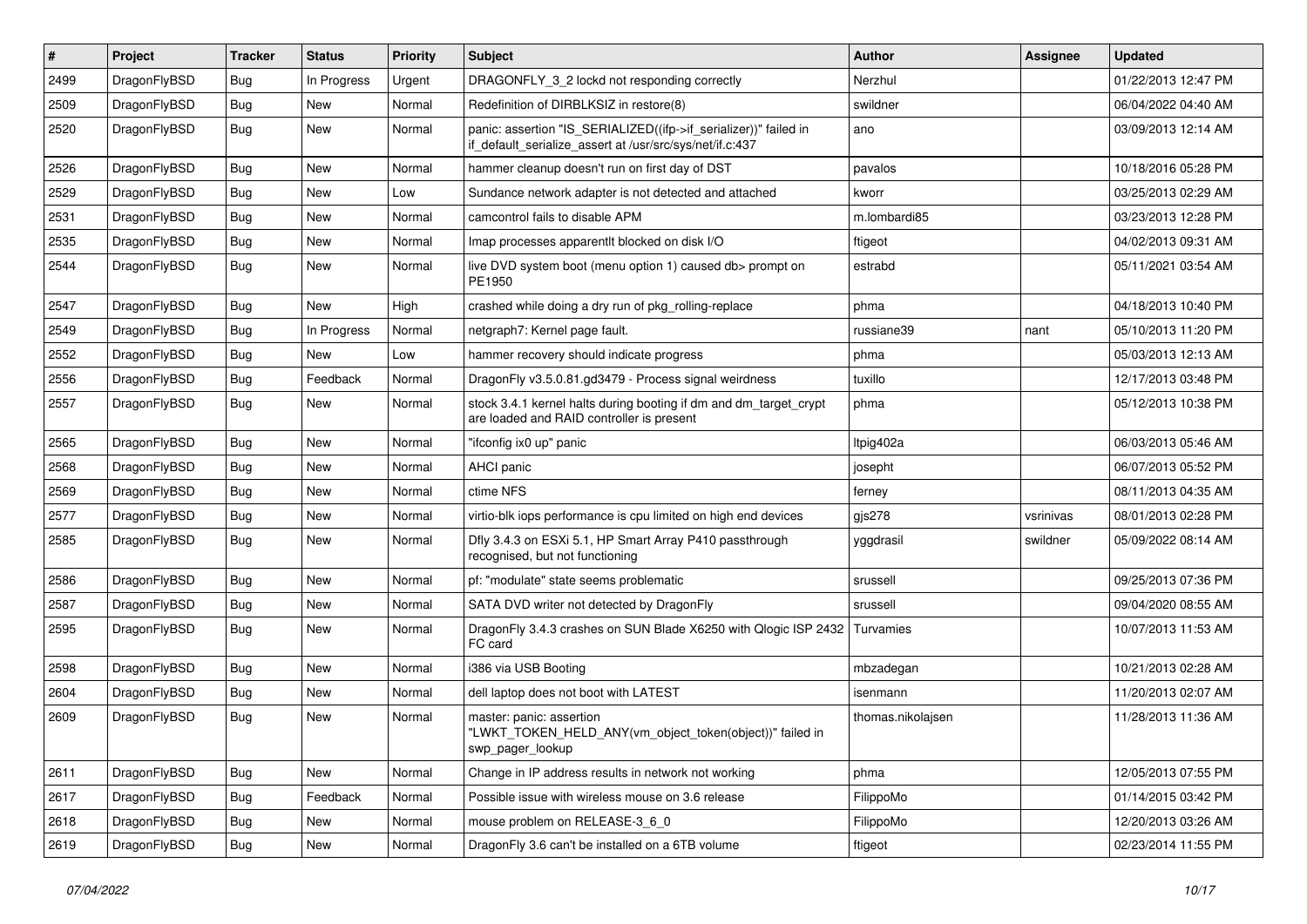| #    | Project      | <b>Tracker</b> | <b>Status</b> | <b>Priority</b> | <b>Subject</b>                                                                                            | Author      | Assignee | <b>Updated</b>      |
|------|--------------|----------------|---------------|-----------------|-----------------------------------------------------------------------------------------------------------|-------------|----------|---------------------|
| 2620 | DragonFlyBSD | <b>Bug</b>     | <b>New</b>    | Normal          | moused problem                                                                                            | FilippoMo   |          | 12/20/2013 10:32 AM |
| 2621 | DragonFlyBSD | Bug            | <b>New</b>    | Normal          | core dump using cdrom                                                                                     | nonsolosoft |          | 12/27/2013 12:43 AM |
| 2622 | DragonFlyBSD | <b>Bug</b>     | <b>New</b>    | Normal          | VAIO FIT15E fn keys support                                                                               | nonsolosoft |          | 12/31/2013 01:31 AM |
| 2626 | DragonFlyBSD | Bug            | New           | Normal          | iwn driver drops with error: "firmware error 'iwn_intr: fatal firmware<br>error'"                         | rodyaj      |          | 01/09/2014 05:50 AM |
| 2629 | DragonFlyBSD | Bug            | New           | Normal          | Replace gcc44 with llvm34, clang34, and libc++                                                            | tuxillo     |          | 06/02/2014 02:30 PM |
| 2630 | DragonFlyBSD | Bug            | <b>New</b>    | Normal          | Bring in latest iconv fixes from FreeBSD10 as well as csmapper<br>updates                                 | tuxillo     |          | 05/11/2021 03:54 AM |
| 2631 | DragonFlyBSD | Bug            | In Progress   | Low             | Verify library versioning current with full package build and switch it<br>on (after publishing packages) | tuxillo     |          | 05/11/2021 04:06 AM |
| 2636 | DragonFlyBSD | <b>Bug</b>     | Feedback      | Low             | Add -x flag to iostat (a la solaris)                                                                      | tuxillo     |          | 05/11/2021 04:07 AM |
| 2638 | DragonFlyBSD | Bug            | Feedback      | High            | Fix machdep.pmap_mmu_optimize                                                                             | tuxillo     |          | 05/11/2021 04:07 AM |
| 2641 | DragonFlyBSD | Bug            | New           | Normal          | Panic when loading natapci as module                                                                      | tuxillo     |          | 05/11/2021 03:54 AM |
| 2644 | DragonFlyBSD | <b>Bug</b>     | Feedback      | Normal          | 3.6.0-REL trap 9 on boot                                                                                  | memmerto    |          | 11/27/2021 08:08 AM |
| 2645 | DragonFlyBSD | Bug            | <b>New</b>    | Normal          | panic with dsched fq and ioprio                                                                           | jyoung15    |          | 02/20/2014 07:29 AM |
| 2647 | DragonFlyBSD | <b>Bug</b>     | New           | Normal          | HAMMER panic on 3.6.0                                                                                     | tuxillo     |          | 05/11/2021 03:54 AM |
| 2652 | DragonFlyBSD | Bug            | <b>New</b>    | Normal          | 189a0ff3761b47  ix: Implement MSI-X support locks up Lenovo<br>S10 Intel Atom n270                        | davshao     |          | 05/14/2014 01:55 AM |
| 2657 | DragonFlyBSD | <b>Bug</b>     | <b>New</b>    | High            | Needs acl to migrate our servers                                                                          | ferney      |          | 03/31/2014 11:37 AM |
| 2674 | DragonFlyBSD | Bug            | <b>New</b>    | Normal          | <b>GPT Support</b>                                                                                        | ftigeot     |          | 12/28/2015 02:54 PM |
| 2675 | DragonFlyBSD | Bug            | <b>New</b>    | Low             | Ultimate N WiFi Link 5300 get iwn_intr: fatal firmware error on 5GHz                                      | revuwa      |          | 05/11/2021 04:07 AM |
| 2680 | DragonFlyBSD | <b>Bug</b>     | New           | Low             | boot0cfg update makes box unbootable                                                                      | herrgard    |          | 06/10/2014 06:02 AM |
| 2687 | DragonFlyBSD | Bug            | <b>New</b>    | Normal          | natacontrol software RAID in installer                                                                    | csmelosky   |          | 06/22/2014 12:03 PM |
| 2688 | DragonFlyBSD | <b>Bug</b>     | New           | Normal          | 67613368bdda7 Fix wrong checks for U4B presence Asrock Z77M<br>difficulty detecting USB keyboard          | davshao     |          | 06/28/2014 07:08 PM |
| 2708 | DragonFlyBSD | Bug            | <b>New</b>    | Normal          | unable to send TCP nor UDP on age(4) interface                                                            | dermiste    |          | 05/11/2021 03:54 AM |
| 2712 | DragonFlyBSD | Bug            | <b>New</b>    | Normal          | connect(2) returns EINVAL when retrying after ECONNREFUSED                                                | jorisgio    |          | 08/14/2014 05:31 PM |
| 2717 | DragonFlyBSD | Submit         | Feedback      | Normal          | Out of range numeric handling                                                                             | dclink      | tuxillo  | 05/11/2021 04:08 AM |
| 2721 | DragonFlyBSD | Submit         | Feedback      | Low             | Some few zalloc calls to objcache ones replacements                                                       | dclink      | tuxillo  | 05/11/2021 04:08 AM |
| 2731 | DragonFlyBSD | Bug            | In Progress   | Normal          | Screen full of random colors when starting Xorg with Intel Haswell<br>HD Graphics P4600                   | jkatzmaier  |          | 11/12/2014 04:08 PM |
| 2735 | DragonFlyBSD | <b>Bug</b>     | New           | Urgent          | iwn panics SYSSASSERT                                                                                     | cnb         |          | 05/11/2021 03:55 AM |
| 2736 | DragonFlyBSD | <b>Bug</b>     | New           | High            | kernel panics on acpi_timer_probe function                                                                | cnb         |          | 05/11/2021 03:55 AM |
| 2738 | DragonFlyBSD | <b>Bug</b>     | New           | Normal          | Hammer: Strange behavior when trying to recover old version of<br>moved file                              | roland      |          | 11/20/2014 08:02 AM |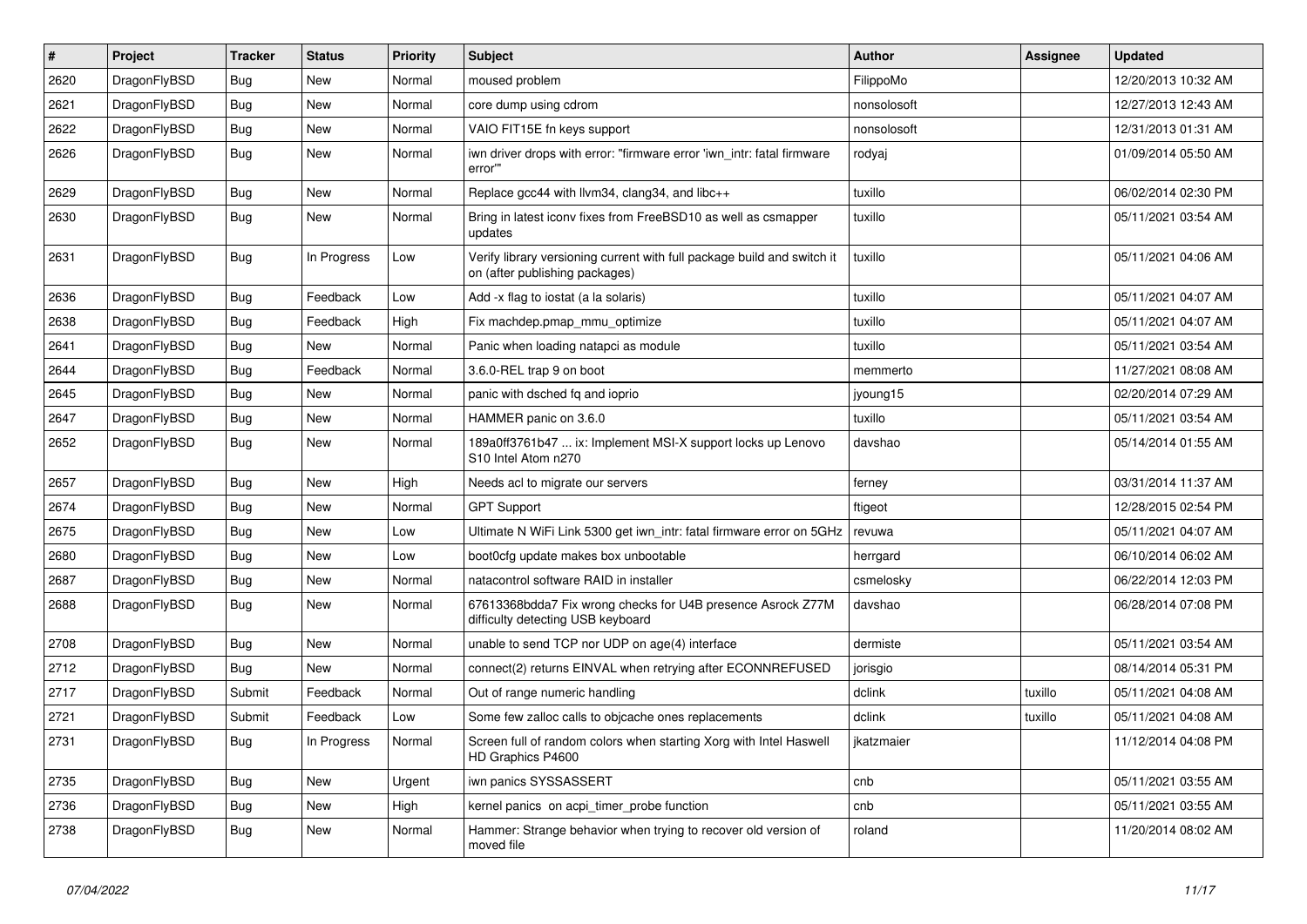| $\vert$ # | Project      | <b>Tracker</b> | <b>Status</b> | <b>Priority</b> | <b>Subject</b>                                                                                                                                           | <b>Author</b>    | Assignee  | <b>Updated</b>      |
|-----------|--------------|----------------|---------------|-----------------|----------------------------------------------------------------------------------------------------------------------------------------------------------|------------------|-----------|---------------------|
| 2746      | DragonFlyBSD | Bug            | New           | Normal          | some fraction of xterms started from the xmonad window manager<br>get killed with SIGALRM                                                                | isenmann         | profmakx  | 12/28/2014 02:51 AM |
| 2788      | DragonFlyBSD | Bug            | <b>New</b>    | Normal          | ioctl GSLICEINFO: Not working for vnode slice                                                                                                            | mneumann         |           | 02/12/2015 07:49 AM |
| 2790      | DragonFlyBSD | Submit         | <b>New</b>    | Low             | filedesc softrefs increment code factoring                                                                                                               | dclink           |           | 02/21/2015 04:00 AM |
| 2797      | DragonFlyBSD | Bug            | In Progress   | Low             | vkernels with & without machdep.pmap mmu optimize                                                                                                        | yellowrabbit2010 |           | 11/27/2021 08:06 AM |
| 2799      | DragonFlyBSD | Bug            | New           | Normal          | Fatal trap 12 caused by moused(8) -p /dev/cual0                                                                                                          | opvalues         |           | 03/04/2015 11:01 PM |
| 2802      | DragonFlyBSD | Bug            | New           | Normal          | USB Wifi urtwn0 crash from cd boot                                                                                                                       | opvalues         |           | 03/10/2015 01:07 AM |
| 2803      | DragonFlyBSD | Bug            | New           | Normal          | HAMMER: Warning: UNDO area too small!                                                                                                                    | ftigeot          |           | 03/11/2015 03:42 PM |
| 2806      | DragonFlyBSD | <b>Bug</b>     | New           | Normal          | failed to configure a link-local address on ath0 (errno = 22)                                                                                            | Chingyuan        |           | 05/25/2021 01:00 AM |
| 2808      | DragonFlyBSD | Bug            | New           | Normal          | X freeze by switching between X and VT - results in black screen                                                                                         | lukesky333       |           | 05/11/2021 03:55 AM |
| 2809      | DragonFlyBSD | Bug            | New           | Normal          | hammer mirror-stream                                                                                                                                     | masu             |           | 04/10/2015 12:33 AM |
| 2812      | DragonFlyBSD | <b>Bug</b>     | <b>New</b>    | Normal          | Panic on Intel DE3815TYKHE                                                                                                                               | tmorp            |           | 05/14/2015 03:14 PM |
| 2816      | DragonFlyBSD | Bug            | New           | Normal          | A multitasking process being debugged can get stuck                                                                                                      | phma             |           | 05/19/2015 03:57 AM |
| 2819      | DragonFlyBSD | <b>Bug</b>     | In Progress   | Normal          | Random micro system freezes after a week of uptime                                                                                                       | ftigeot          | dillon    | 08/16/2015 08:46 PM |
| 2820      | DragonFlyBSD | <b>Bug</b>     | <b>New</b>    | Normal          | TP-Link USB Wi-Fi adapter cannot be reattached to the system                                                                                             | shamaz           |           | 05/22/2015 09:45 PM |
| 2822      | DragonFlyBSD | Bug            | <b>New</b>    | Normal          | USB 3.0 stick throws "reading primary partition table: error<br>accessing offset 000[] for 152" error, while the stick works on any<br>other OS I tested | revuwa           | profmakx  | 06/29/2015 05:56 AM |
| 2825      | DragonFlyBSD | Bug            | New           | High            | 3x dhclient = hanging system (objcache exhausted)                                                                                                        | jaccovonb        | sepherosa | 05/11/2021 03:55 AM |
| 2828      | DragonFlyBSD | <b>Bug</b>     | New           | High            | On AMD APUs and Bulldozer CPUs, the machdep.cpu idle hit<br>sysctl should be 3 by default                                                                | vadaszi          | vadaszi   | 05/11/2021 04:07 AM |
| 2835      | DragonFlyBSD | Bug            | <b>New</b>    | Normal          | /usr/include/c++/5.0/bits/c++locale.h likes<br>POSIX_C_SOURCE>=200809                                                                                    | davshao          |           | 11/18/2015 03:40 AM |
| 2840      | DragonFlyBSD | Bug            | <b>New</b>    | Normal          | wrong voltage is reported                                                                                                                                | vellowrabbit2010 |           | 09/11/2015 06:09 PM |
| 2852      | DragonFlyBSD | <b>Bug</b>     | <b>New</b>    | Normal          | Hammer File System - hangs on undo during system boot / mount -<br>will not recover on DragonFlyBSD newer than 3.6.0                                     | abale            |           | 05/11/2021 04:07 AM |
| 2857      | DragonFlyBSD | Bug            | <b>New</b>    | Normal          | hammer stalls via bitcoin-gt                                                                                                                             | tkusumi          |           | 11/30/2015 06:52 AM |
| 2858      | DragonFlyBSD | Bug            | <b>New</b>    | Low             | Installer "Local or UTC" question should have "No" selected by<br>default.                                                                               | cgag             |           | 12/02/2015 01:18 PM |
| 2859      | DragonFlyBSD | <b>Bug</b>     | <b>New</b>    | Low             | Installer configuration menu always highlights "Select timezone", no<br>matter which step was last completed.                                            | cgag             |           | 12/02/2015 01:54 PM |
| 2863      | DragonFlyBSD | Bug            | New           | Normal          | HAMMER synch tid is zero                                                                                                                                 | shamaz           |           | 12/12/2015 11:24 PM |
| 2870      | DragonFlyBSD | Bug            | New           | High            | Broken text and icons when glamor acceleration is used                                                                                                   | 375gnu           | ftigeot   | 01/31/2016 12:13 AM |
| 2874      | DragonFlyBSD | <b>Bug</b>     | New           | Normal          | make world DESTDIR=/emptydir fails                                                                                                                       | pascii           |           | 12/25/2015 07:04 AM |
| 2877      | DragonFlyBSD | Bug            | New           | Low             | sed fails when working with UTF-8 locale and non-UTF symbols                                                                                             | arcade@b1t.name  |           | 12/30/2015 11:20 AM |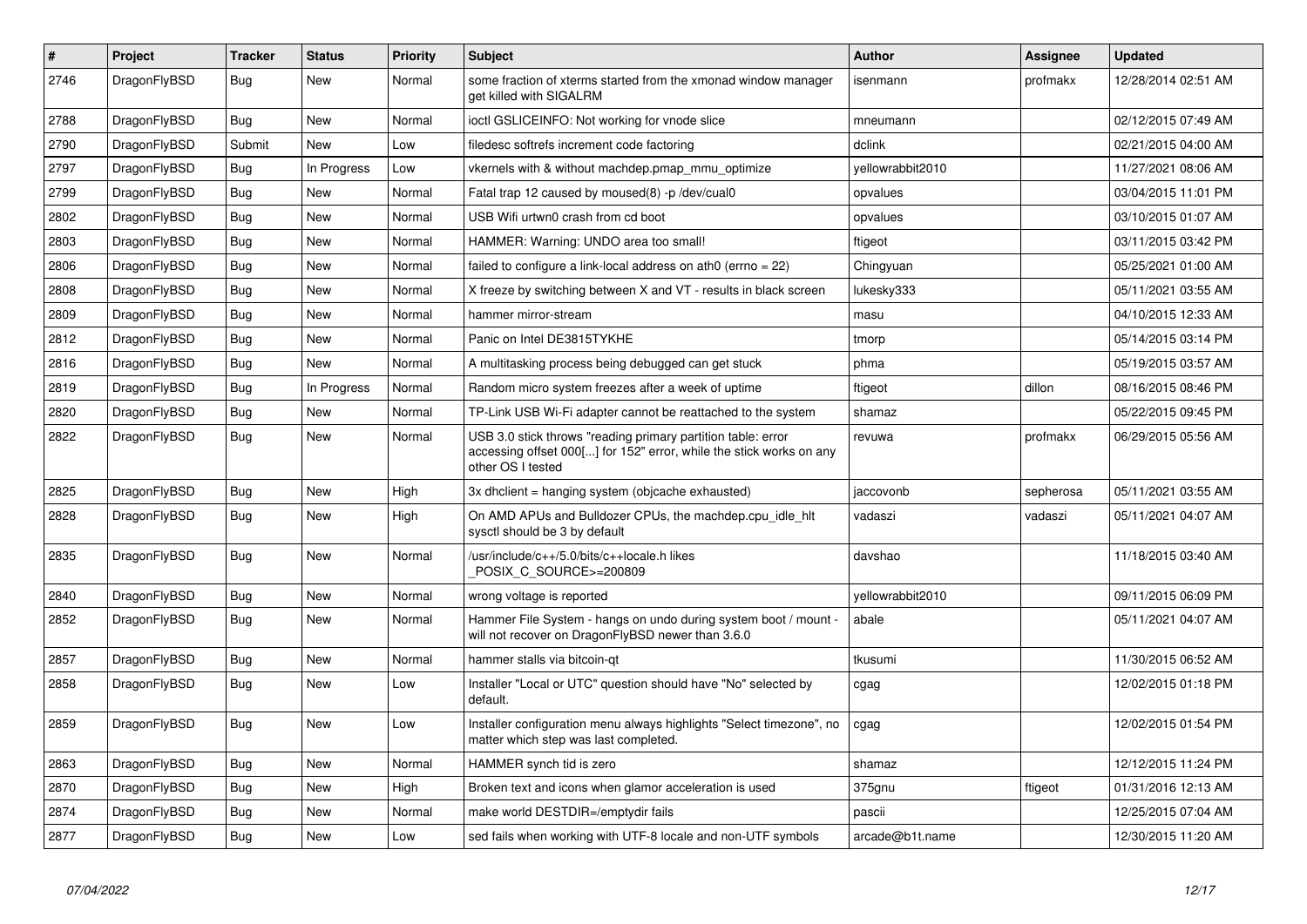| $\#$ | Project      | <b>Tracker</b> | <b>Status</b> | <b>Priority</b> | Subject                                                                                                | <b>Author</b>   | <b>Assignee</b> | <b>Updated</b>      |
|------|--------------|----------------|---------------|-----------------|--------------------------------------------------------------------------------------------------------|-----------------|-----------------|---------------------|
| 2878 | DragonFlyBSD | Bug            | New           | Low             | [fix] CCVER problem when using clang and cpu extensions<br>(intrinsics)                                | arcade@b1t.name |                 | 06/24/2016 04:25 AM |
| 2881 | DragonFlyBSD | Bug            | New           | Normal          | Pulseaudio hangs/resets system when starting X11                                                       | mneumann        |                 | 01/09/2016 03:08 AM |
| 2882 | DragonFlyBSD | Bug            | <b>New</b>    | Low             | bridge sends packets from individual interfaces                                                        | arcade@b1t.name |                 | 01/09/2016 12:43 PM |
| 2886 | DragonFlyBSD | Bug            | New           | Normal          | dragonfly mail agent: sending a testmail causes high system load                                       | worf            |                 | 02/05/2016 05:53 AM |
| 2887 | DragonFlyBSD | Bug            | New           | Low             | Missing extattr_namespace_to_string and<br>extattr_string_to_namespace functions                       | rubenk          |                 | 02/06/2016 05:09 AM |
| 2890 | DragonFlyBSD | Bug            | New           | Normal          | not able to boot usb installer on Toshiba Chromebook 2                                                 | johnnywhishbone |                 | 02/22/2016 03:42 AM |
| 2891 | DragonFlyBSD | Bug            | New           | Normal          | Kernel panic in IEEE802.11 related code                                                                | shamaz          |                 | 05/29/2016 05:49 PM |
| 2892 | DragonFlyBSD | Bug            | <b>New</b>    | Normal          | swap_pager:indefinite wait bufferf error                                                               | <b>Ihmwzy</b>   |                 | 02/21/2016 10:32 PM |
| 2898 | DragonFlyBSD | Bug            | New           | Normal          | <b>HAMMER</b> panic                                                                                    | pavalos         |                 | 11/03/2018 07:05 AM |
| 2915 | DragonFlyBSD | Bug            | New           | High            | Hammer mirror-copy problem                                                                             | t dfbsd         |                 | 08/25/2016 05:28 AM |
| 2917 | DragonFlyBSD | Bug            | New           | Normal          | da8: reading primary partition table: error accessing offset<br>000000000000 for 512                   | liweitianux     |                 | 05/11/2021 08:43 PM |
| 2921 | DragonFlyBSD | Submit         | New           | Normal          | Allow moused to accept userland mouse events                                                           | tautolog        |                 | 05/11/2021 04:08 AM |
| 2924 | DragonFlyBSD | Bug            | <b>New</b>    | Normal          | cat -v fails to tag characters in extended table with M- prefix with<br>some locales                   | sevan           |                 | 07/11/2016 07:18 AM |
| 2930 | DragonFlyBSD | <b>Bug</b>     | <b>New</b>    | High            | 'objcache' causes panic during 'nfs_readdir'                                                           | tofergus        |                 | 07/26/2016 01:09 PM |
| 2931 | DragonFlyBSD | <b>Bug</b>     | New           | Low             | 'gdb' of 'vkernel' unable to print backtrace                                                           | tofergus        |                 | 07/26/2016 01:51 PM |
| 2933 | DragonFlyBSD | Submit         | New           | Normal          | Remove unix domain socket support from cat(1)                                                          | sevan           |                 | 08/01/2016 08:10 PM |
| 2936 | DragonFlyBSD | <b>Bug</b>     | New           | Normal          | loader.efi crashes while loading kernel                                                                | spaceille       |                 | 08/20/2016 06:17 AM |
| 2957 | DragonFlyBSD | <b>Bug</b>     | Feedback      | Normal          | swapoff -a followed by swapon -a doesn't give your swap back                                           | neilb           |                 | 10/09/2016 04:17 AM |
| 2958 | DragonFlyBSD | <b>Bug</b>     | Feedback      | Normal          | Hammer FS dies during pruning after massive write load                                                 | neilb           |                 | 10/11/2016 04:20 AM |
| 2970 | DragonFlyBSD | <b>Bug</b>     | New           | Normal          | kernel 4.7: "Is -l" causes panic on UDF filesystem: "bgetvp -<br>overlapping buffer"                   | peeter          |                 | 12/21/2016 02:46 AM |
| 2972 | DragonFlyBSD | <b>Bug</b>     | <b>New</b>    | Normal          | ipfw3 "deny to me" does not work correctly                                                             | mneumann        |                 | 12/27/2016 12:11 PM |
| 2994 | DragonFlyBSD | <b>Bug</b>     | New           | Normal          | Intermittent boot hangs after git: hammer - HAMMER Version 7                                           | davshao         |                 | 03/30/2017 02:06 PM |
| 3006 | DragonFlyBSD | <b>Bug</b>     | New           | Normal          | boot0cfg: panic in kern_udev.c in function _udev_dict_set_cstr when<br>installing in VirtualBox        | MichiGreat      |                 | 04/01/2017 02:22 PM |
| 3011 | DragonFlyBSD | Bug            | In Progress   | Normal          | dragonfly/sys/dev/netif/re/re.c: suspicious code?                                                      | dcb             |                 | 07/29/2017 01:26 AM |
| 3018 | DragonFlyBSD | <b>Bug</b>     | New           | Normal          | sys/bus/u4b/wlan/if run.c:5464]: (style) Redundant condition                                           | dcb             |                 | 04/11/2017 11:26 AM |
| 3021 | DragonFlyBSD | <b>Bug</b>     | In Progress   | Normal          | sys/dev/drm/i915/i915_gem_stolen.c:115]: (error) Signed integer<br>overflow for expression '65535<<20' | dcb             |                 | 04/11/2017 12:46 PM |
| 3022 | DragonFlyBSD | <b>Bug</b>     | <b>New</b>    | Normal          | sys/dev/netif/ath/ath/if_ath.c:2142: strange bitmask?                                                  | dcb             |                 | 04/11/2017 11:49 AM |
| 3024 | DragonFlyBSD | <b>Bug</b>     | New           | Low             | sys/dev/netif/wi/if_wi.c:1090]: (style) Redundant condition                                            | dcb             |                 | 04/11/2017 11:56 AM |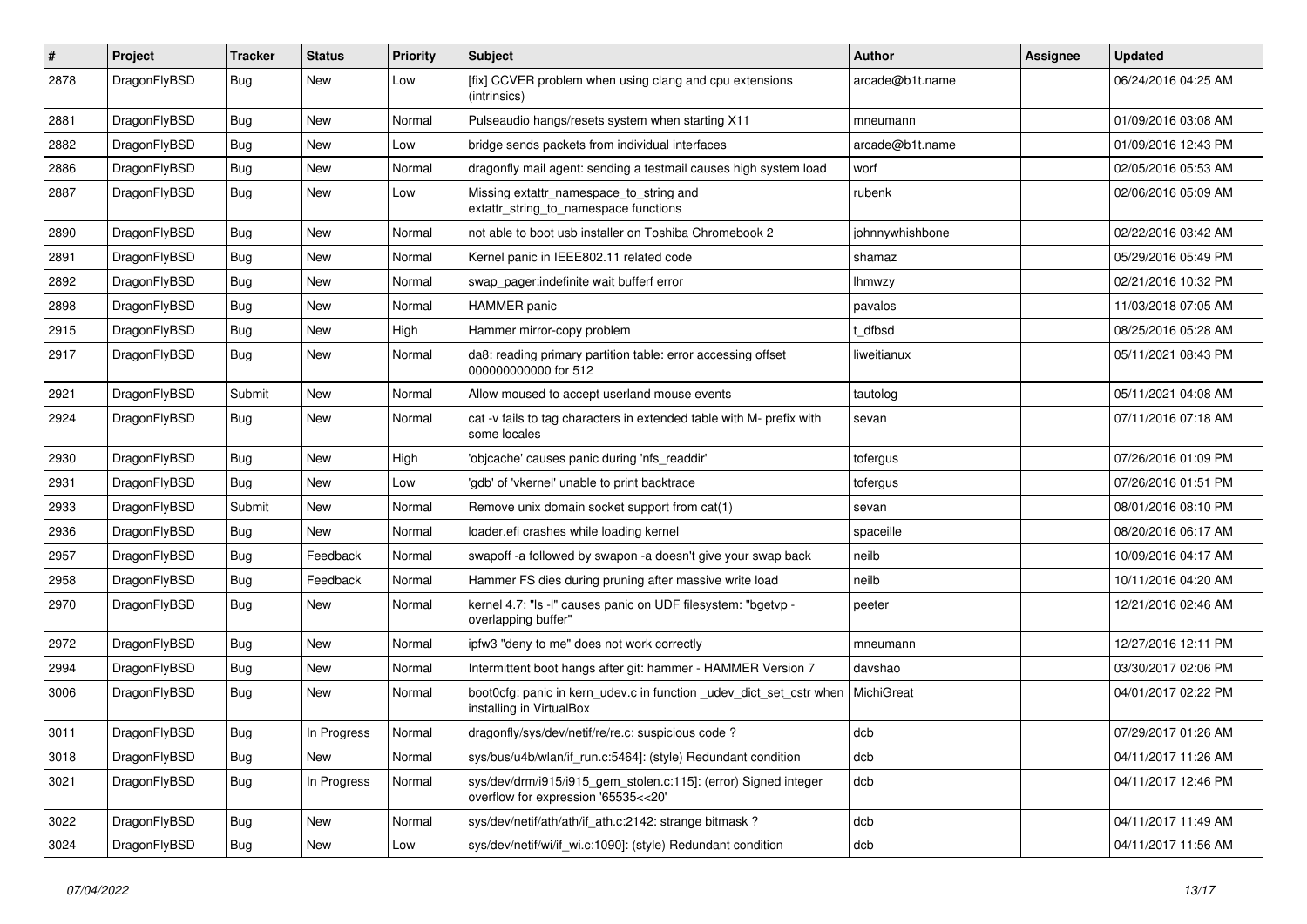| $\vert$ # | Project      | <b>Tracker</b> | <b>Status</b> | <b>Priority</b> | <b>Subject</b>                                                                                          | <b>Author</b>          | <b>Assignee</b> | <b>Updated</b>      |
|-----------|--------------|----------------|---------------|-----------------|---------------------------------------------------------------------------------------------------------|------------------------|-----------------|---------------------|
| 3025      | DragonFlyBSD | <b>Bug</b>     | New           | Normal          | sys/dev/powermng/powernow/powernow.c:284: bad comparison?                                               | dcb                    |                 | 09/23/2017 07:45 AM |
| 3028      | DragonFlyBSD | Bug            | In Progress   | Normal          | installer: confusion of set/get disk encryption passphrase dialogs                                      | liweitianux            | tuxillo         | 06/03/2022 05:13 PM |
| 3029      | DragonFlyBSD | Bug            | New           | Normal          | Running DflyBSD 4.8 on FreeBSD bhyve as a guest                                                         | iron                   |                 | 05/13/2022 04:33 AM |
| 3031      | DragonFlyBSD | Submit         | In Progress   | Normal          | Update drm/radeon to Linux 4.7.10 as much as possible                                                   | davshao                | ftigeot         | 08/19/2021 12:33 PM |
| 3035      | DragonFlyBSD | Bug            | New           | Normal          | panic: assertion "cpu >= 0 && cpu < ncpus" failed in netisr_cpuport<br>at /usr/src/sys/net/netisr2.h:87 | masu                   |                 | 05/11/2017 01:24 AM |
| 3036      | DragonFlyBSD | Bug            | <b>New</b>    | Normal          | panic in icmp_redirect_start() ASSERT_IN_NETISR(0)                                                      | tautolog               |                 | 05/11/2017 07:27 PM |
| 3041      | DragonFlyBSD | Submit         | <b>New</b>    | Normal          | firmware: Remove embedding of multiple images in one module.                                            | Anonymous              |                 | 12/25/2020 02:15 AM |
| 3047      | DragonFlyBSD | Bug            | <b>New</b>    | Normal          | <b>HAMMER</b> critical write error                                                                      | samuel                 |                 | 06/19/2019 09:50 AM |
| 3049      | DragonFlyBSD | <b>Bug</b>     | New           | Normal          | panic DragonFly v4.8.1-RELEASE by mounting a malformed<br>msdosfs image [12.128]                        | open.source@ribose.com |                 | 08/14/2017 02:53 AM |
| 3051      | DragonFlyBSD | Bug            | <b>New</b>    | Normal          | panic DragonFly v4.8.1-RELEASE by mounting a malformed NTFS<br>image [12.000]                           | open.source@ribose.com |                 | 08/14/2017 03:20 AM |
| 3052      | DragonFlyBSD | Bug            | <b>New</b>    | Normal          | panic DragonFly v4.8.1-RELEASE by mounting a malformed NTFS<br>image [64.000]                           | open.source@ribose.com |                 | 08/14/2017 03:22 AM |
| 3076      | DragonFlyBSD | <b>Bug</b>     | <b>New</b>    | Normal          | sys/dev/netif/ig hal/e1000 ich8lan.c:1594: sanity checking mixup?                                       | dcb                    |                 | 10/11/2017 01:58 AM |
| 3089      | DragonFlyBSD | <b>Bug</b>     | In Progress   | Normal          | vtnet(4) - disable TCP checksum offload by default                                                      | ilane                  | vadaszi         | 05/11/2021 04:14 AM |
| 3101      | DragonFlyBSD | Bug            | <b>New</b>    | Low             | PFI CGI install not working in dragonflybsd 5.0.1 USB install                                           | bnegre82               |                 | 05/11/2021 04:14 AM |
| 3107      | DragonFlyBSD | <b>Bug</b>     | New           | Low             | ACPI interrupt storm when loading i915 on Lenovo T460                                                   | oyvinht                |                 | 07/15/2020 07:01 AM |
| 3110      | DragonFlyBSD | <b>Bug</b>     | New           | Normal          | crash with ipfw3 under load                                                                             | bnegre82               |                 | 12/09/2017 06:22 AM |
| 3111      | DragonFlyBSD | <b>Bug</b>     | In Progress   | High            | Mouse lags every second heavily under X11                                                               | mneumann               |                 | 12/12/2017 09:46 PM |
| 3113      | DragonFlyBSD | <b>Bug</b>     | In Progress   | Urgent          | Booting vKernel fails due being out of swap space                                                       | tcullen                |                 | 05/11/2021 04:14 AM |
| 3116      | DragonFlyBSD | Bug            | New           | Normal          | da0 detects on very big volume if to _remove_ usb install stick and<br>reboot on Intel NUC5PPYH         | dpostolov              |                 | 01/07/2018 09:40 PM |
| 3117      | DragonFlyBSD | Bug            | <b>New</b>    | Normal          | Problem with colours if "intel" video-driver used                                                       | dpostolov              |                 | 01/07/2018 11:35 PM |
| 3120      | DragonFlyBSD | <b>Bug</b>     | <b>New</b>    | Normal          | Intel AC 8260 firmware does not load                                                                    | Vintodrimmer           |                 | 08/28/2018 03:30 AM |
| 3124      | DragonFlyBSD | <b>Bug</b>     | <b>New</b>    | High            | DragonFlyBSD 5.0.2 with Hammer2 with UEFI install doesn't boot                                          | wiesl                  |                 | 06/18/2019 05:07 AM |
| 3129      | DragonFlyBSD | Bug            | <b>New</b>    | High            | Kernel panic with 5.2.0 on A2SDi-4C-HLN4F                                                               | stateless              |                 | 04/24/2018 12:50 AM |
| 3132      | DragonFlyBSD | <b>Bug</b>     | New           | Low             | unifdef mined                                                                                           | bcallah                |                 | 04/26/2018 08:34 PM |
| 3134      | DragonFlyBSD | Bug            | New           | Normal          | RFC 3021 (/31 networks) appear to be unsupported                                                        | jailbird               |                 | 05/16/2018 11:03 PM |
| 3135      | DragonFlyBSD | Submit         | New           | Normal          | Add EVFILT_RECV and EVFILT_SEND                                                                         | tautolog               |                 | 05/25/2018 09:59 PM |
| 3139      | DragonFlyBSD | <b>Bug</b>     | New           | Normal          | USB Mouse Does Not Work in DragonflyBSD guest on VirtualBox                                             | chiguy1256             |                 | 06/24/2018 10:14 PM |
| 3141      | DragonFlyBSD | <b>Bug</b>     | New           | Normal          | dhclient blocks boot process                                                                            | rowo                   |                 | 12/16/2018 11:01 AM |
| 3142      | DragonFlyBSD | Submit         | New           | Normal          | lib/libdmsg: Unbreak using new API EVP CIPHER CTX new()                                                 | tkusumi                |                 | 07/08/2018 04:18 AM |
| 3143      | DragonFlyBSD | Bug            | New           | Normal          | assertion "0" failed in hammer2 inode xop chain sync                                                    | cbin                   |                 | 07/18/2018 12:50 PM |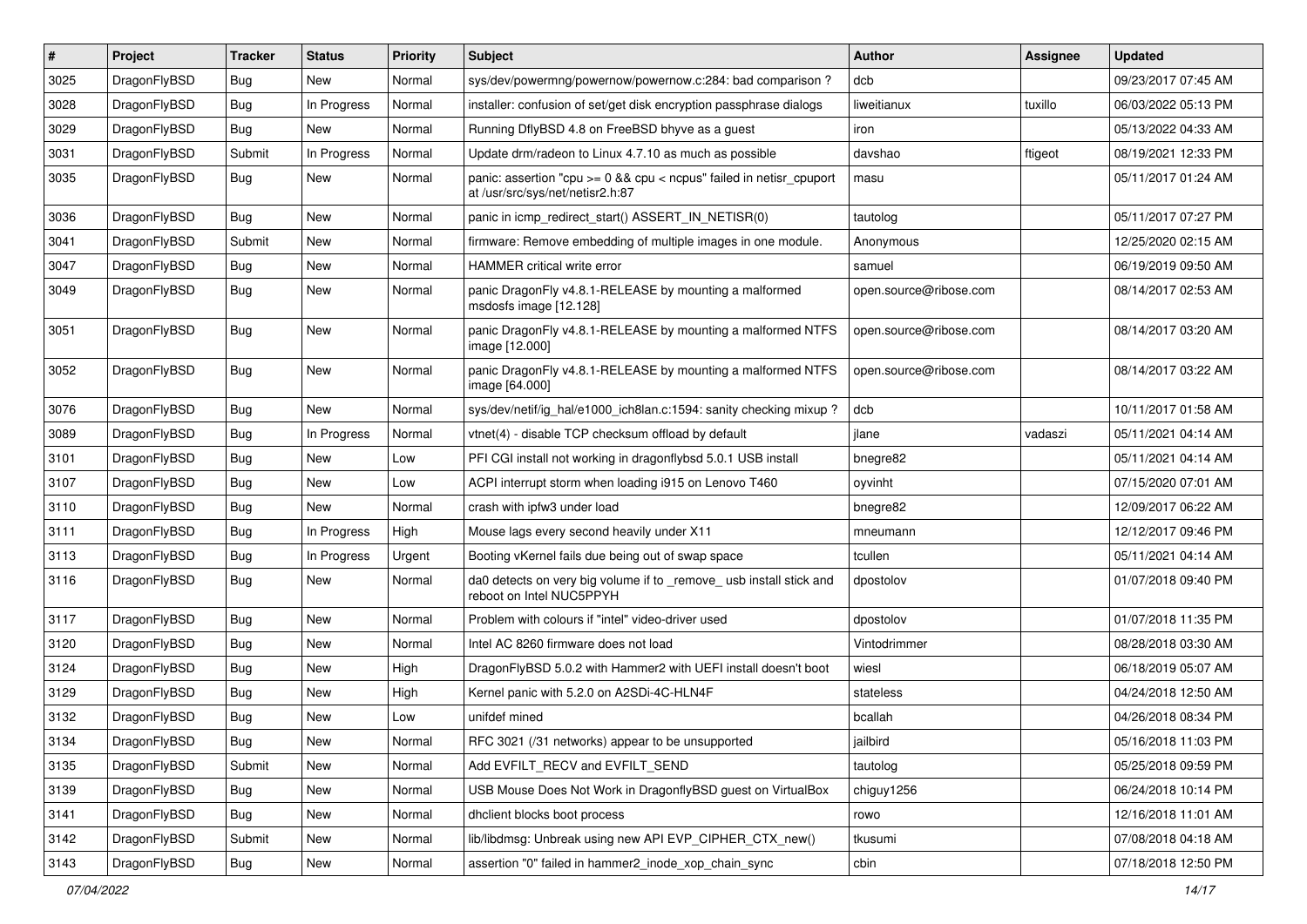| $\sharp$ | Project      | <b>Tracker</b> | <b>Status</b> | <b>Priority</b> | Subject                                                                                                                                                     | Author            | Assignee | <b>Updated</b>      |
|----------|--------------|----------------|---------------|-----------------|-------------------------------------------------------------------------------------------------------------------------------------------------------------|-------------------|----------|---------------------|
| 3145     | DragonFlyBSD | Submit         | In Progress   | Normal          | Update libelf to FreeBSD 12 current and build as base library usable<br>by ports                                                                            | davshao           | tuxillo  | 08/20/2021 03:58 PM |
| 3147     | DragonFlyBSD | Submit         | <b>New</b>    | Normal          | Enable headless installation                                                                                                                                | ddegroot          |          | 10/09/2018 01:25 PM |
| 3152     | DragonFlyBSD | Bug            | Feedback      | Normal          | Console's size in ttyv0 and single user mode is sticking to 80x25,<br>while ttyv1 can make use of the whole screen                                          | overtime          |          | 02/24/2019 01:08 AM |
| 3154     | DragonFlyBSD | Submit         | <b>New</b>    | Normal          | Update serial handling in bootloader                                                                                                                        | ddegroot          | dillon   | 11/06/2018 11:21 PM |
| 3157     | DragonFlyBSD | Bug            | <b>New</b>    | Normal          | TP-Link UE300 not working in 5.2-RELEASE                                                                                                                    | tuxillo           |          | 11/15/2018 02:08 PM |
| 3160     | DragonFlyBSD | Submit         | In Progress   | Normal          | State the implementation difference in pkill/pgrep manual                                                                                                   | sevan             | tuxillo  | 06/03/2022 05:15 PM |
| 3165     | DragonFlyBSD | Bug            | <b>New</b>    | Normal          | Looping at boot time                                                                                                                                        | gop               |          | 12/28/2018 01:04 PM |
| 3170     | DragonFlyBSD | Bug            | <b>New</b>    | Normal          | repeatable nfsd crash                                                                                                                                       | tse               |          | 06/11/2020 05:52 AM |
| 3184     | DragonFlyBSD | <b>Bug</b>     | <b>New</b>    | Normal          | tsleep(9) return value when PCATCH specified                                                                                                                | tkusumi           |          | 04/03/2019 06:49 AM |
| 3189     | DragonFlyBSD | Bug            | <b>New</b>    | Normal          | Allow DragonFly Mail Agent to accept an alternate config via<br>command line switch                                                                         | iang              |          | 08/16/2021 12:42 AM |
| 3194     | DragonFlyBSD | <b>Bug</b>     | <b>New</b>    | High            | Hammer kernel crash on mirror-stream of PFS after upgrade<br>(assertion "cursor->flags &<br>HAMMER CURSOR ITERATE CHECK" failed in<br>hammer btree iterate) | Anonymous         |          | 06/29/2019 01:32 PM |
| 3196     | DragonFlyBSD | Bug            | <b>New</b>    | Normal          | test issue after redmine upgrade (2)                                                                                                                        | tuxillo           |          | 07/05/2019 04:33 AM |
| 3197     | DragonFlyBSD | <b>Bug</b>     | <b>New</b>    | Normal          | DragonFly upgrades                                                                                                                                          | tse               |          | 04/18/2020 04:18 PM |
| 3199     | DragonFlyBSD | Bug            | <b>New</b>    | Normal          | PFS label not found panic                                                                                                                                   | tse               |          | 08/21/2019 03:51 AM |
| 3201     | DragonFlyBSD | Submit         | <b>New</b>    | Normal          | Fixes make search display                                                                                                                                   | htse              |          | 08/20/2021 04:02 PM |
| 3205     | DragonFlyBSD | <b>Bug</b>     | Feedback      | High            | Go compiler net test failing                                                                                                                                | t dfbsd           | tuxillo  | 05/10/2021 02:45 AM |
| 3206     | DragonFlyBSD | Submit         | New           | Normal          | update psm/kbd to FreeBSD 12.0 code                                                                                                                         | htse              |          | 10/05/2019 03:49 PM |
| 3208     | DragonFlyBSD | Bug            | <b>New</b>    | Normal          | Crash related to nfsd                                                                                                                                       | tse               |          | 06/11/2020 05:52 AM |
| 3209     | DragonFlyBSD | Bug            | <b>New</b>    | Normal          | svc has some minor bugs                                                                                                                                     | arcade@b1t.name   |          | 10/24/2019 09:08 AM |
| 3215     | DragonFlyBSD | Bug            | <b>New</b>    | Normal          | Hang in tcdrain(3) after write(3)                                                                                                                           | noloader          |          | 11/25/2019 03:08 PM |
| 3217     | DragonFlyBSD | <b>Bug</b>     | <b>New</b>    | Normal          | rescue tools: make install fails if rescue folder doesn't exist                                                                                             | t dfbsd           |          | 11/27/2019 08:16 PM |
| 3218     | DragonFlyBSD | <b>Bug</b>     | New           | Normal          | Kernel panics are not sent to comconsole when booted over EFI                                                                                               | mqudsi            |          | 12/02/2019 08:52 PM |
| 3219     | DragonFlyBSD | Bug            | <b>New</b>    | Normal          | x11/xorg port can not be build                                                                                                                              | <b>UlasSAYGIN</b> |          | 03/31/2020 08:57 AM |
| 3222     | DragonFlyBSD | <b>Bug</b>     | <b>New</b>    | Normal          | gcc - undefined reference to ' atomic load' (missing libatomic?)                                                                                            | mneumann          |          | 02/08/2020 02:45 AM |
| 3224     | DragonFlyBSD | Bug            | <b>New</b>    | Normal          | Kernel panic when trying to ping6                                                                                                                           | zhtw              |          | 03/08/2020 08:55 AM |
| 3225     | DragonFlyBSD | Bug            | New           | Normal          | nfsd freeze when using gemu                                                                                                                                 | tse               |          | 03/17/2020 11:52 AM |
| 3226     | DragonFlyBSD | <b>Bug</b>     | New           | Normal          | Xorg freezes in vm: thread stuck in "objtrm1"                                                                                                               | peeter            |          | 04/08/2020 02:10 AM |
| 3227     | DragonFlyBSD | Submit         | New           | Normal          | Add HAMMER2 instructions in the installation medium README                                                                                                  | daftaupe          |          | 03/26/2020 03:34 PM |
| 3228     | DragonFlyBSD | Bug            | New           | Low             | pfi kif unref: state refcount $\leq$ 0 in dmesg                                                                                                             | justin            |          | 03/05/2021 06:39 AM |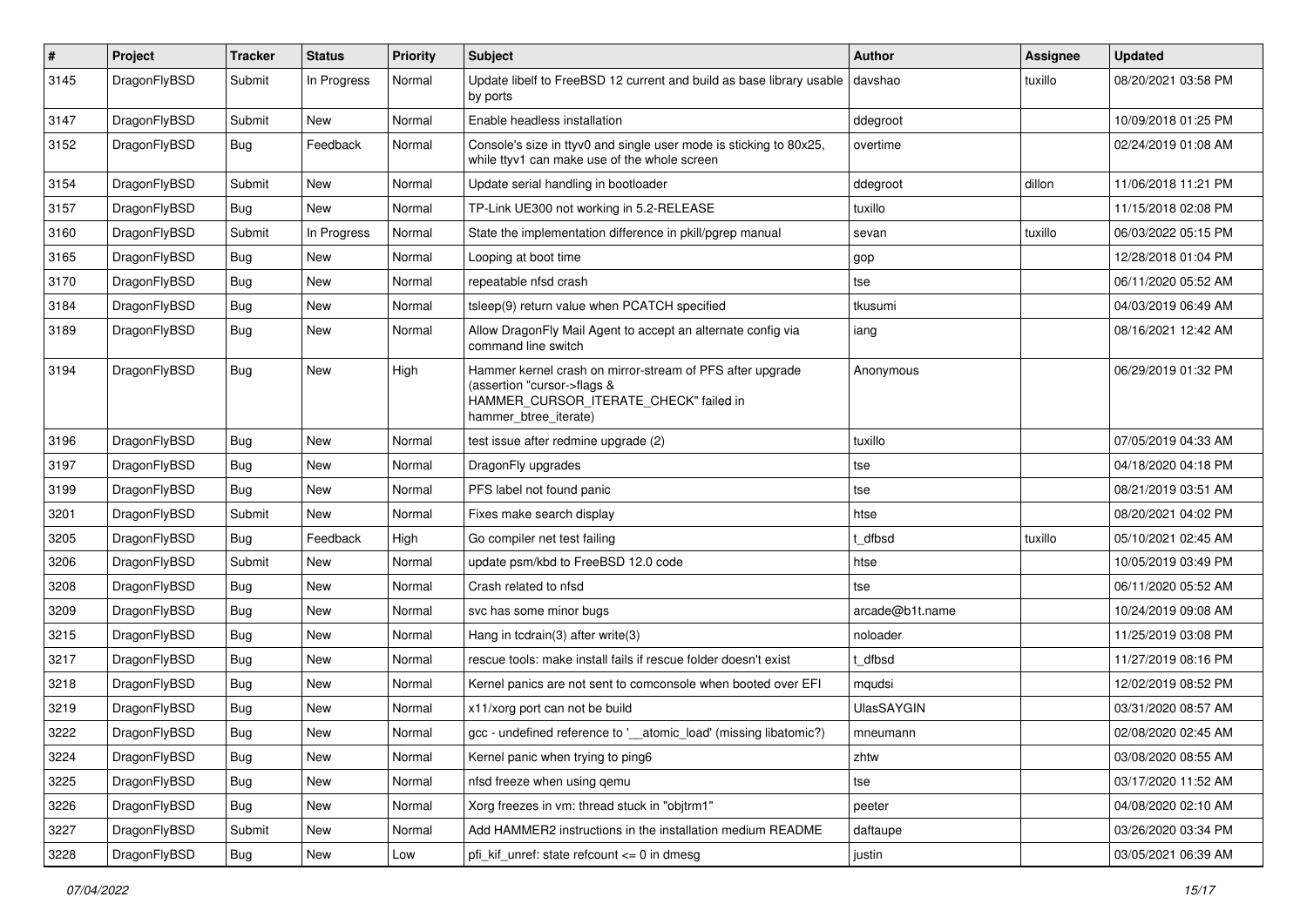| $\vert$ # | Project      | <b>Tracker</b> | <b>Status</b> | <b>Priority</b> | Subject                                                                                                   | Author            | Assignee | <b>Updated</b>      |
|-----------|--------------|----------------|---------------|-----------------|-----------------------------------------------------------------------------------------------------------|-------------------|----------|---------------------|
| 3231      | DragonFlyBSD | <b>Bug</b>     | <b>New</b>    | Normal          | wifi drops on 5.8                                                                                         | tse               |          | 04/06/2020 05:08 AM |
| 3235      | DragonFlyBSD | <b>Bug</b>     | <b>New</b>    | Normal          | Kernel panic in devfs vnops.c                                                                             | mneumann          |          | 04/28/2020 07:00 AM |
| 3238      | DragonFlyBSD | <b>Bug</b>     | <b>New</b>    | Normal          | race conditions when printing from vkernel console                                                        | piecuch           |          | 05/19/2020 02:50 PM |
| 3239      | DragonFlyBSD | <b>Bug</b>     | <b>New</b>    | Normal          | unable to SIGKILL glitched emacs                                                                          | piecuch           |          | 05/26/2020 03:30 AM |
| 3240      | DragonFlyBSD | Bug            | <b>New</b>    | High            | compile error because of openssl with /usr/dports/security/rhash for<br>mysql 8 install                   | <b>UlasSAYGIN</b> |          | 06/04/2020 08:05 AM |
| 3243      | DragonFlyBSD | Bug            | New           | Normal          | SMART status not reported properly for SSD disks                                                          | daftaupe          |          | 09/09/2020 11:03 PM |
| 3245      | DragonFlyBSD | <b>Bug</b>     | New           | Normal          | panic: free: guard1x fail, i915 load from loader.conf                                                     | polachok          |          | 08/21/2020 10:36 AM |
| 3246      | DragonFlyBSD | Bug            | <b>New</b>    | Normal          | HAMMER2 unable to handle ENOSPC properly                                                                  | tkusumi           |          | 09/04/2020 11:11 AM |
| 3247      | DragonFlyBSD | Bug            | <b>New</b>    | Normal          | Kernel panic doing nothing much                                                                           | phma              |          | 09/12/2020 11:40 PM |
| 3249      | DragonFlyBSD | <b>Bug</b>     | <b>New</b>    | Normal          | HAMMER2 fsync(2) not working properly                                                                     | tkusumi           |          | 09/21/2020 07:07 AM |
| 3252      | DragonFlyBSD | Bug            | <b>New</b>    | Normal          | tcsetattr/tcgetattr set errno incorrectly on non-TTY                                                      | tonyc             |          | 10/26/2020 09:34 PM |
| 3266      | DragonFlyBSD | Bug            | New           | High            | Filesystems broken due to "KKASSERT(count &<br>TOK_COUNTMASK);"                                           | tkusumi           |          | 03/15/2021 01:21 PM |
| 3269      | DragonFlyBSD | Bug            | In Progress   | Normal          | Is double-buffer'd buf still required by HAMMER2 ?                                                        | tkusumi           |          | 05/12/2021 04:09 PM |
| 3276      | DragonFlyBSD | Submit         | New           | Normal          | Add option controlling whether gpt expand expands the last partition<br>(needs testing)                   | falsifian         |          | 07/10/2021 03:35 AM |
| 3278      | DragonFlyBSD | <b>Bug</b>     | <b>New</b>    | Normal          | Second screen image is distorted                                                                          | arcade@b1t.name   |          | 07/10/2021 03:36 AM |
| 3280      | DragonFlyBSD | <b>Bug</b>     | <b>New</b>    | Normal          | KMS console and i915(4) not working in 6.0                                                                | cmusser           |          | 07/10/2021 03:35 AM |
| 3281      | DragonFlyBSD | Bug            | <b>New</b>    | Normal          | Crash after leaving unattended for a while                                                                | bhaible           |          | 07/10/2021 03:32 AM |
| 3282      | DragonFlyBSD | <b>Bug</b>     | <b>New</b>    | Normal          | unexpected errno value from fopen()                                                                       | bhaible           |          | 07/10/2021 03:34 AM |
| 3283      | DragonFlyBSD | Bug            | <b>New</b>    | Normal          | mknodat() cannot create FIFOs                                                                             | bhaible           |          | 07/10/2021 03:34 AM |
| 3284      | DragonFlyBSD | <b>Bug</b>     | <b>New</b>    | Normal          | Wrong towlower() result for U+038A                                                                        | bhaible           |          | 07/10/2021 03:34 AM |
| 3295      | DragonFlyBSD | <b>Bug</b>     | In Progress   | Normal          | Adapt devel/libvirt for nvmm                                                                              | tuxillo           | tuxillo  | 11/03/2021 04:56 PM |
| 3298      | DragonFlyBSD | <b>Bug</b>     | New           | Normal          | Running "w" and having logged in via XDM through VNC, "w" prints<br>an extra error message                | piecuch           |          | 10/25/2021 09:16 AM |
| 3299      | DragonFlyBSD | <b>Bug</b>     | In Progress   | Normal          | DragonFlyBSD reports utterly wrong uptime (most of the time, right<br>after booting in)                   | adrian            |          | 11/11/2021 01:43 PM |
| 3300      | DragonFlyBSD | <b>Bug</b>     | <b>New</b>    | Normal          | Running Xvnc from TigerVNC package through the INETD daemon<br>in TCP WAIT mode fails hard                | adrian            |          | 01/08/2022 04:25 AM |
| 3301      | DragonFlyBSD | Bug            | New           | Normal          | Gkrellm from the packages is not showing logged in users in main<br>window, logged in users always $== 0$ | adrian            |          | 01/08/2022 04:24 AM |
| 3302      | DragonFlyBSD | <b>Bug</b>     | New           | Normal          | Will not boot on System76 Lemur Pro (lemp10)                                                              | piecuch           |          | 11/03/2021 10:21 AM |
| 3310      | DragonFlyBSD | <b>Bug</b>     | In Progress   | Normal          | NVMM+QEMU fail to boot with UEFI: Mem Assist Failed<br>[gpa=0xfffffff0]                                   | liweitianux       |          | 01/11/2022 03:22 PM |
| 3311      | DragonFlyBSD | <b>Bug</b>     | New           | Low             | TrueCrypt support may cause kernel crash                                                                  | arcade@b1t.name   |          | 04/29/2022 06:19 AM |